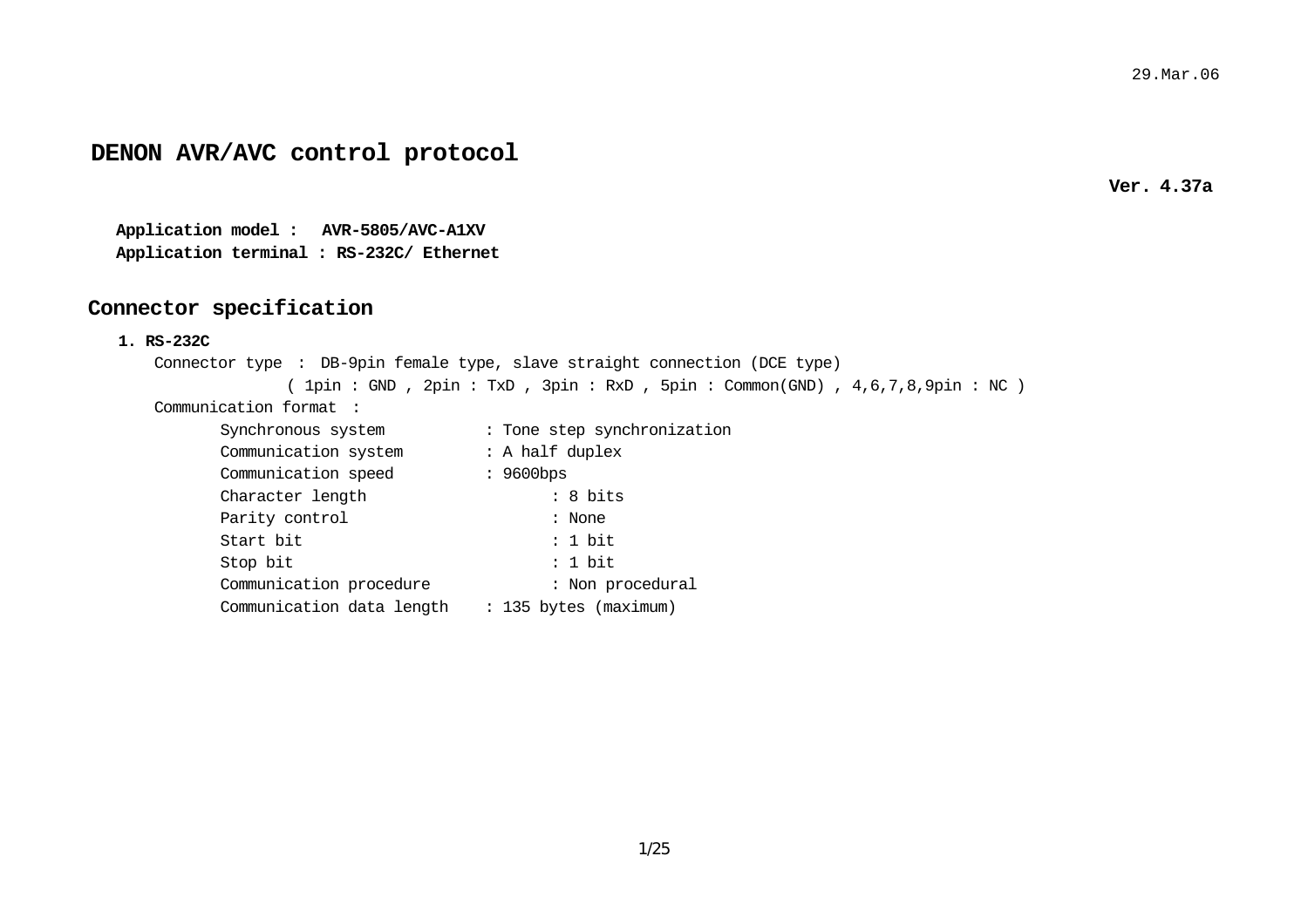### **2. Ethernet**

Connector type RJ-45(10BASE-T/100BASE-TX)

*Example* 



| Communication format      |                        |  |  |  |
|---------------------------|------------------------|--|--|--|
| Communication system      | : A half duplex        |  |  |  |
| Communication speed       | : 10Mbps/100Mbps       |  |  |  |
| Communication port        | : TCP port 23 (telnet) |  |  |  |
| Communication data length | : 135bytes (maximum)   |  |  |  |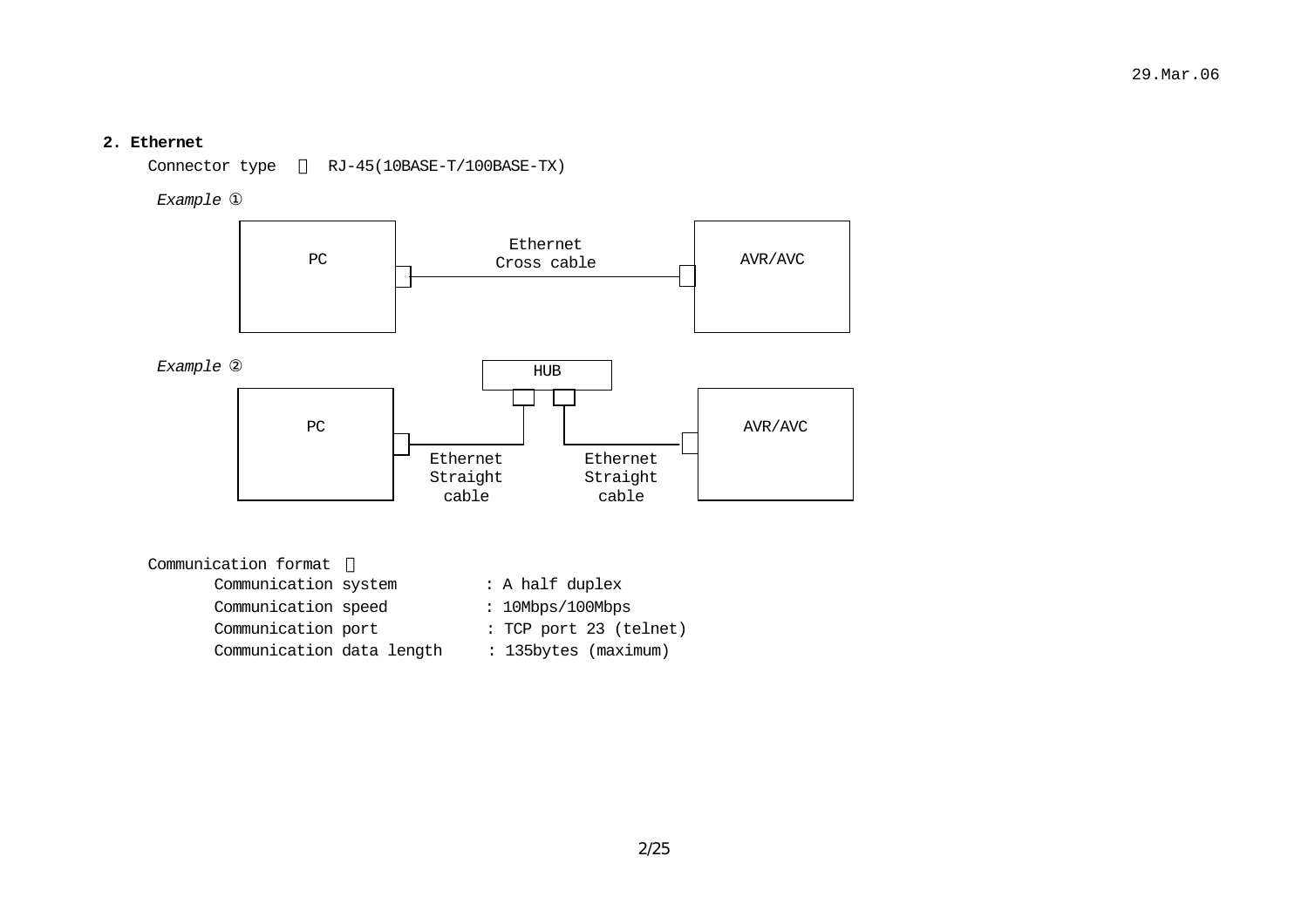#### **NETWORK SETUP of AVR-5805/AVC-A1XV**

>Procedure of Network Setup mode.

- (1)Push the POWER switch during STANDARD button and 9CH STEREO button press simultaneously.
- (2)Press SYSTEM SETUP button, then System Setup Menu appears on FL-display(and OSD)
- (3)Select Option Setup and select Network Setup.

(4)Set parameters described below.

- <DHCP> "ON"---Use this setting when DHCP server is on the local network. "OFF"---Use this setting when DHCP server is not on the local network.
- <IP Address> When <DHCP> sets "OFF", please set IP address.

When <DHCP> sets "ON", you can confirm the IP address that is set by server.

- <Subnet Mask> When <DHCP> sets "OFF", please set Subnet Mask. When <DHCP> sets "ON", you can confirm the Subnet Mask that is set by server.
- <Gateway> Set the address of Gateway when Gateway is on the local network. Do not set this parameter when Gateway is not on the local network.
- <Primary DNS> Do not set this parameter.
- <Second DNS> Do not set this parameter.
- <Proxy> Set this parameter "OFF".
- **<Network Option:Standby Mode Power Saving>**

**"OFF"---Use this setting when using the AVR-5805/AVC-A1XV connected in a network.** 

- **"ON"--- Use this setting when not using the AVR-5805/AVC-A1XV connected in a network.** 
	- **This setting is reducing the power consumption in the standby mode.**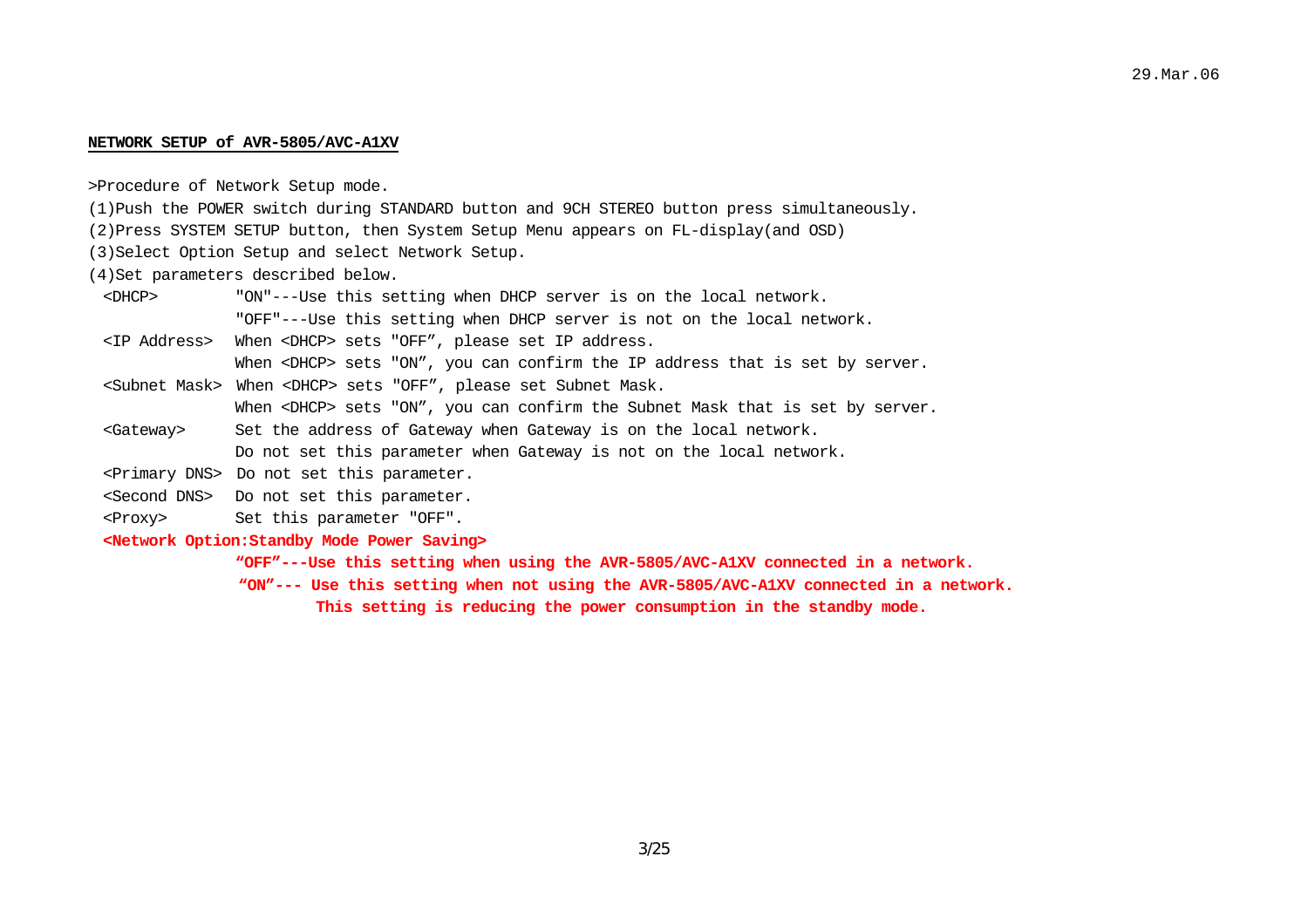### **Protocol specification**

The following three data forms is defined.

- *COMMAND* : The message sent to a system(AVR/AVC) from a controller(Touch Panel etc.) A command to a system is given from a controller.
- *EVENT* : The message sent to a controller(Touch Panel etc.) from a system(AVR/AVC) The result is sent, when a system is operated directly and a state changes. \*The form of *EVENT* presupposes that it is the same as that of *COMMAND*. \*\*Refer to the following table for the contents of *COMMAND* and *EVENT*.
- *RESPONSE* : The message sent to a controller(Touch Panel etc.) from a system(AVR/AVC) if the 'request command' (*COMMAND*+*?*+CR(0x0D)) has came from a controller. The *RESPONSE* should be sent within 200ms of receiving the *COMMAND*. \*The form of *RESPONSE* presupposes that it is the same as that of *EVENT*.

**Basic specification** : The command by ASCII CODE, parameter expression

\*ASCII CODE which can be used is from 0x20 to 0x7F : the alphabet and the number of 0-9 , and space (0x20) , Some signs , AND carriage  $return(0x0D)---$  It is used only as a pause sign.

**Command structure** : COMMAND + PARAMETER + CR(0x0D) COMMAND : ASCII CODE of 2 characters ex. SI : Select Input source MS : surround Mode Setting MV : Master Volume setting PW : system PoWer setting PARAMETER : ASCII CODE ( up to 25 characters) ex. DVD : function name CDR/TAPE : function name

 THX SURROUND EX : surround mode name SUPER STADIUM : surround mode name \*Special Parameter--- ? : for request command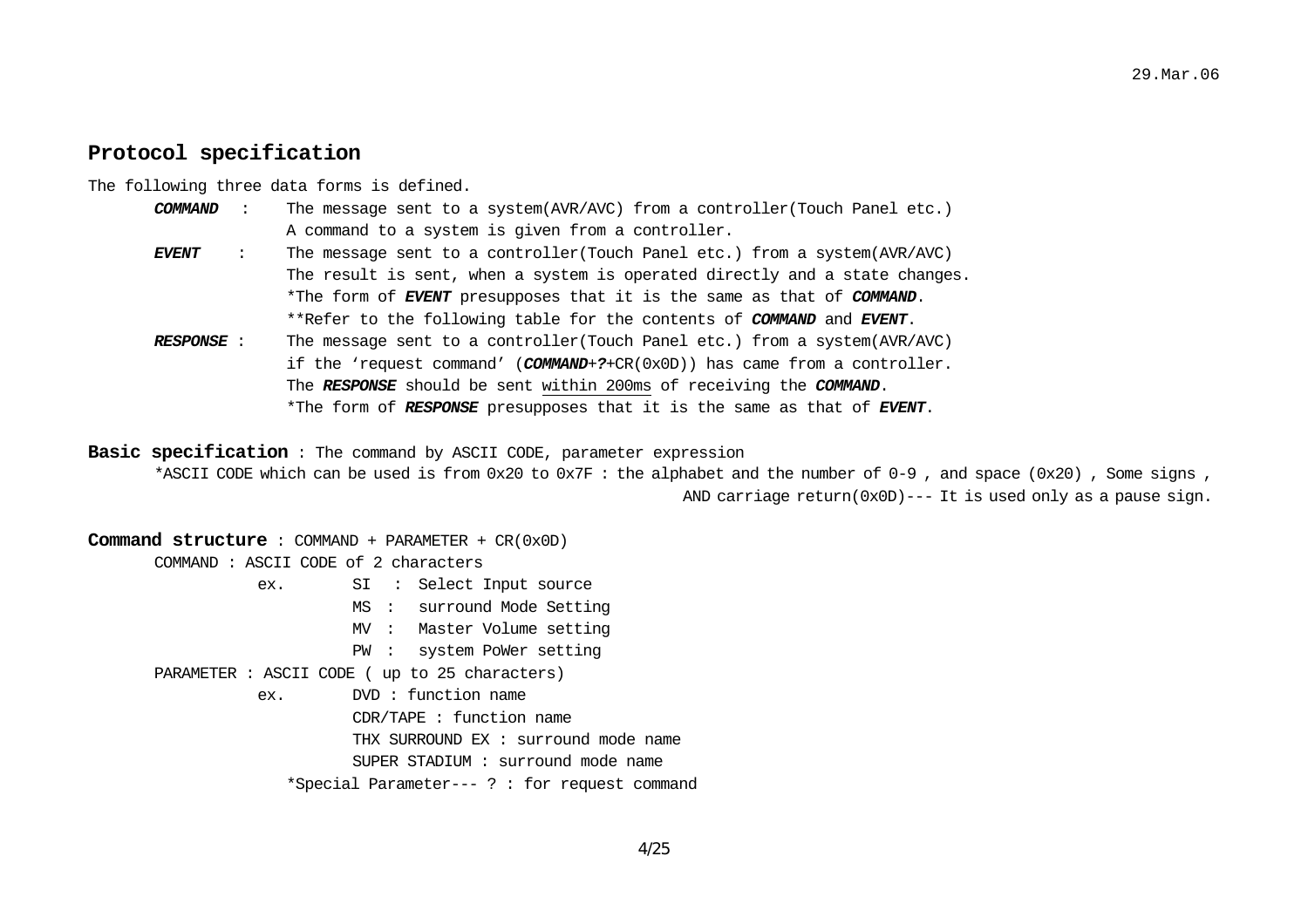The example of a command \* <CR> is the meaning of 0x0D. SIDVD<CR> : Select Input source DVD MSTHX SURROUND EX<CR> : surround Mode Set to THX SURROUND EX MVUP<CR> : Master Volume UP PWON<CR> : system PoWer ON PWSTANDBY<CR> : system PoWer STANDBY SI?<CR> : Request command for now playing input source >> Return *RESPONSE* 'SI\*\*\*<CR>'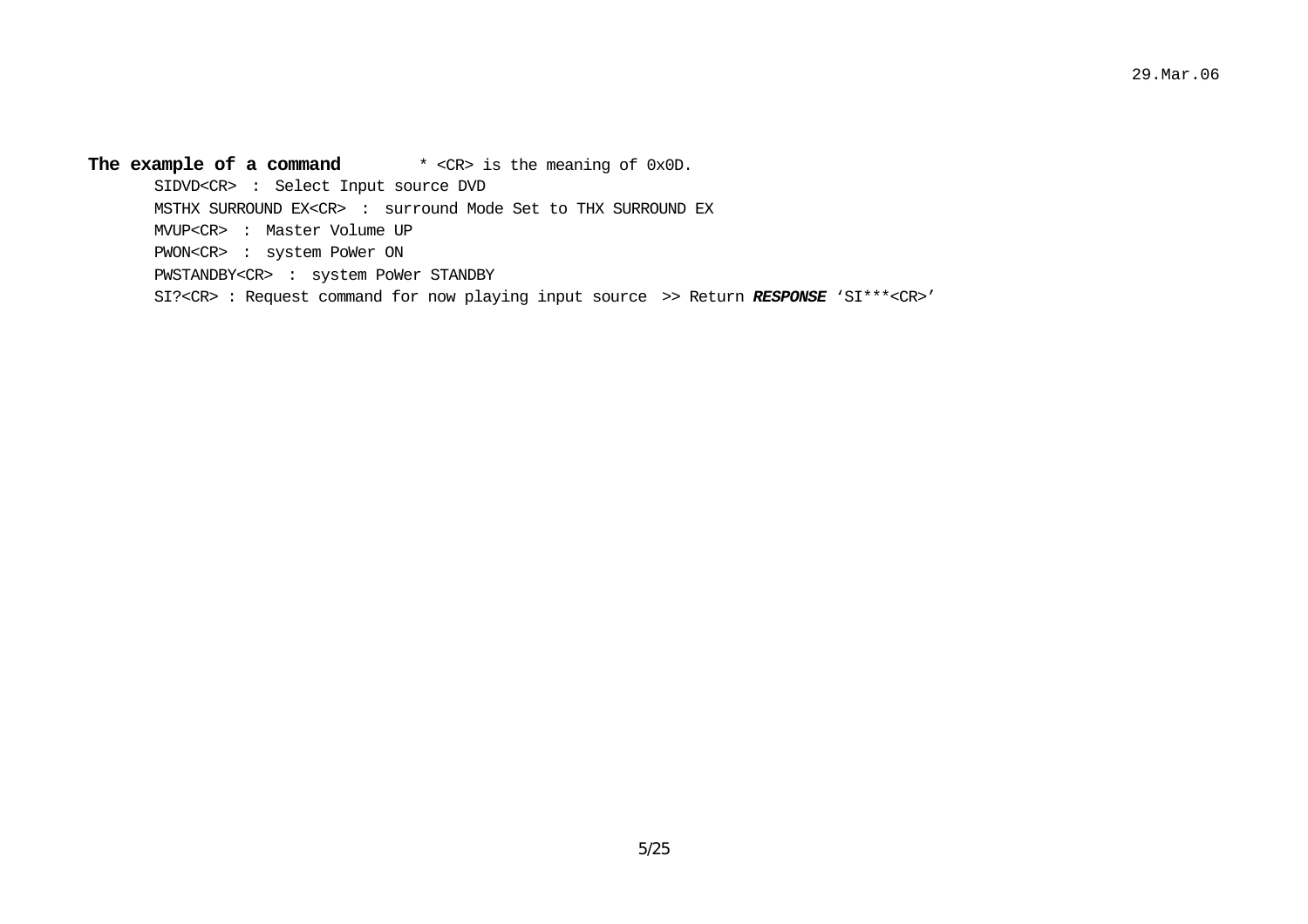### **Others**

- A) *COMMAND* is receivable also during transmission of *EVENT*.
- B) Since CHANNEL VOLUME changes simultaneously when the SURROUND MODE changes, the value of the channel volume of all channels returns as *EVENT*.
- C) CHANNEL VOLUME returns the data of ALL channels by the present SURROUND MODE also including an intact channel. In this case, the data of an intact channel is set to "50".
- D) Since SURROUND MODE changes simultaneously when the INPUT source changes, the SURROUND MODE (and also the value of the channel volume of all channels , It described in B) ) returns as *EVENT*.
- E) When SURROUND MODE is the same in between INPUT source change before and after, *EVENT* of SURROUND MODE and CHANNEL VOLUME does NOT return.
- F) Although *EVENT* of SURROUND MODE returns when the present SURROUND MODE is set up again, CHANNEL VOLUME does NOT return.
- G) When SURROUND MODE is changed, before returning SURROUND MODE after change as *EVENT*, the present SURROUND MODE is returned.
- H) The *RESPONSE* should be sent as opposed to the request command by all the commands with which an *EVENT* exists , not need to the another request commands(ex. SV command).
- I) The *PARAMETER* (with *COMMAND* and *RESPONSE*, *EVENT*) of minimum level of MASTER VOLUME defines "99".
- J) If the MASTER VOLUME & ZONE2 VOLUME ZONE2 THEATER:5.1ch or 7.1ch system & CHANNEL VOLUME set with 0.5dB step, the *PARAMETER* (with *COMMAND* and *RESPONSE*, *EVENT*) defines three ASCII characters as bellows.

ex. MASTER VOLUME = +1.0dB : MV81<CR> +0.5dB : MV805<CR> 0dB : MV80<CR> -0.5dB : MV795<CR> -1.0dB : MV79<CR> | | -79.5dB : MV005<CR> -80.0dB : MV00<CR> --- : MV99<CR>

\* At the \*\*.0dB step, only uses two ASCII characters as *PARAMETER*, same as usual.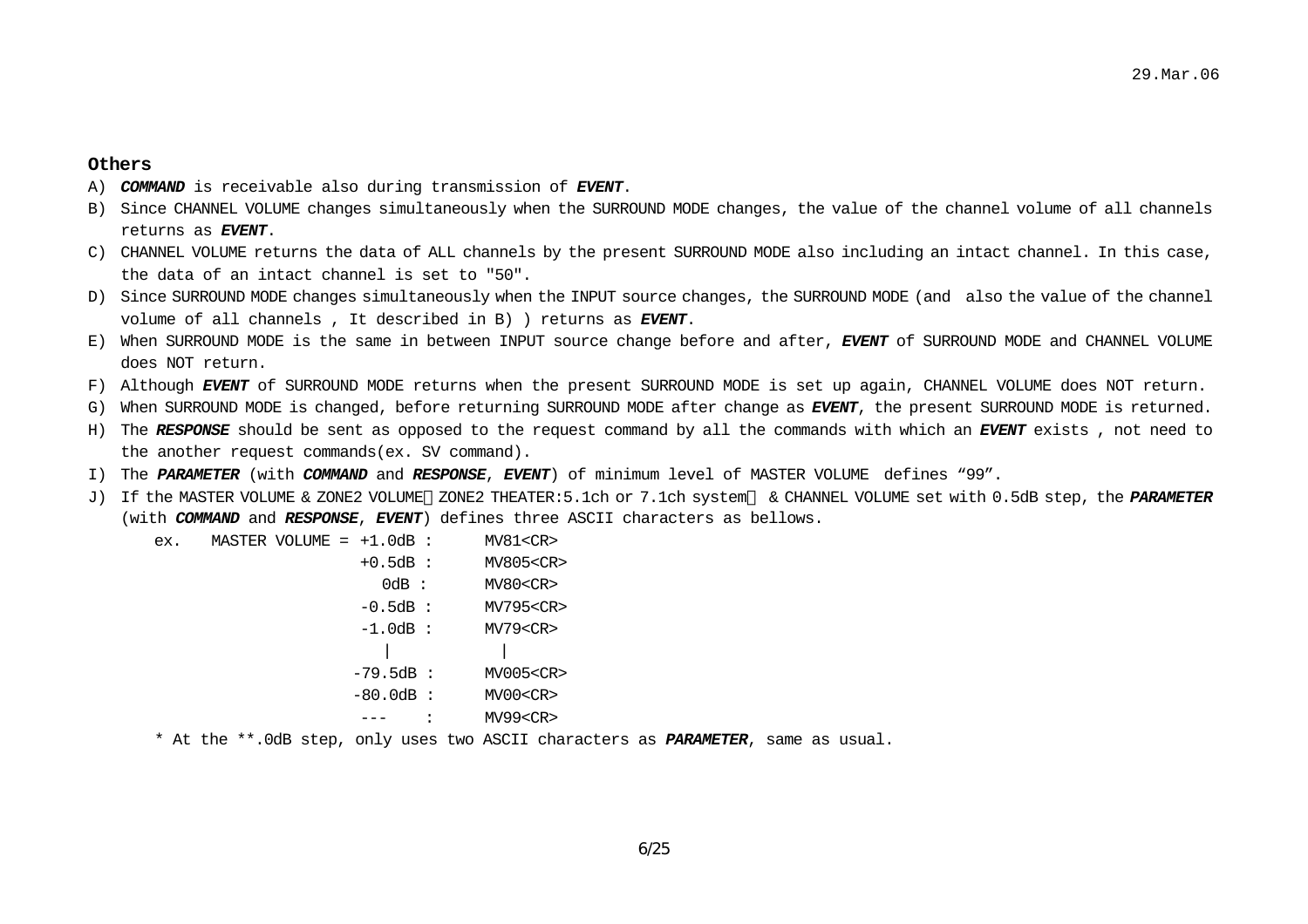| COMMAND | <b>PARAMETER</b> | function                                          | example              |
|---------|------------------|---------------------------------------------------|----------------------|
| PW      | ON               | POWER ON/STANDBY change                           | PWON <cr></cr>       |
|         | <b>STANDBY</b>   |                                                   | PWSTANDBY <cr></cr>  |
| MV      | UP               | MASTER VOLUME UP/DOWN, direct change to ***dB     | MVUP <cr></cr>       |
|         | <b>DOWN</b>      |                                                   | MVDOWN <cr></cr>     |
|         | $***$            | **:00 to 99 by ASCII, 80=0dB, 99 = --- (MIN)      | MV80 < CR            |
| CV      | FL UP            | CHANNEL VOLUME UP/DOWN, direct change to ***dB    | CVFL UP <cr></cr>    |
|         | FL DOWN          | ---FRONT Lch                                      | CVFL DOWN <cr></cr>  |
|         | $FL$ **          | **:38 to 62 by ASCII, $50=0dB$                    | $CVFL$ 50 $<$ CR $>$ |
|         | FR UP            |                                                   | CVFR UP <cr></cr>    |
|         | FR DOWN          | ---FRONT Rch                                      | CVFR DOWN <cr></cr>  |
|         | $FR$ **          | **:38 to 62 by ASCII, 50=0dB                      | $CVFR$ 50 $<$ CR $>$ |
|         | C UP             |                                                   | CVC UP <cr></cr>     |
|         | C DOWN           | $---CENTER$ ch                                    | CVC DOWN <cr></cr>   |
|         | $C \star \star$  | **:38 to 62 by ASCII, $50=0dB$                    | $CVC$ 50 $<$ CR $>$  |
|         | SW1 UP           | ---SWLeft or SWFront or SWMain ch (SWch 2 or 3SP) | CVSW1 UP <cr></cr>   |
|         | SW1 DOWN         | ---SUBWOOFER (When SWch is 1SP)                   | CVSW1 DOWN <cr></cr> |
|         | $SW1$ **         | **:00,38 to 62 by ASCII, 50=0dB, 00=OFF           | CVSW1 50 < CR        |
|         | SW2 UP           |                                                   | CVSW2 UP <cr></cr>   |
|         | SW2 DOWN         | ---SWRight or SWBack ch (SWch 2 or 3SP)           | CVSW2 DOWN <cr></cr> |
|         | $SW2$ **         | **:00,38 to 62 by ASCII, 50=0dB, 00=OFF           | CVSW2 50 < CR        |
|         | LFE UP           |                                                   | CVLFE UP <cr></cr>   |
|         | LFE DOWN         | ---LFEch (SWch 2 or 3SP)                          | CVLFE DOWN <cr></cr> |
|         | $LFE$ **         | **:00,38 to 62 by ASCII, 50=0dB, 00=OFF           | CVLFE 50 <cr></cr>   |
|         | SLA UP           |                                                   | CVSLA UP <cr></cr>   |
|         | SLA DOWN         | $---SURROUND L(A)ch$                              | CVSLA DOWN <cr></cr> |
|         | $SLA$ **         | **:38 to 62 by ASCII, $50=0dB$                    | CVSLA 50 <cr></cr>   |
|         | SRA UP           |                                                   | CVSRA UP <cr></cr>   |
|         | SRA DOWN         | $---SURROUND R(A)ch$                              | CVSRA DOWN <cr></cr> |
|         | SRA **           | **:38 to 62 by ASCII, 50=0dB                      | CVSRA 50 <cr></cr>   |
|         |                  |                                                   |                      |

# **COMMAND and PARAMETER list**

MV , CV COMMAND : "\*" parameter uses two or three ASCII characters. (see page4 J) section)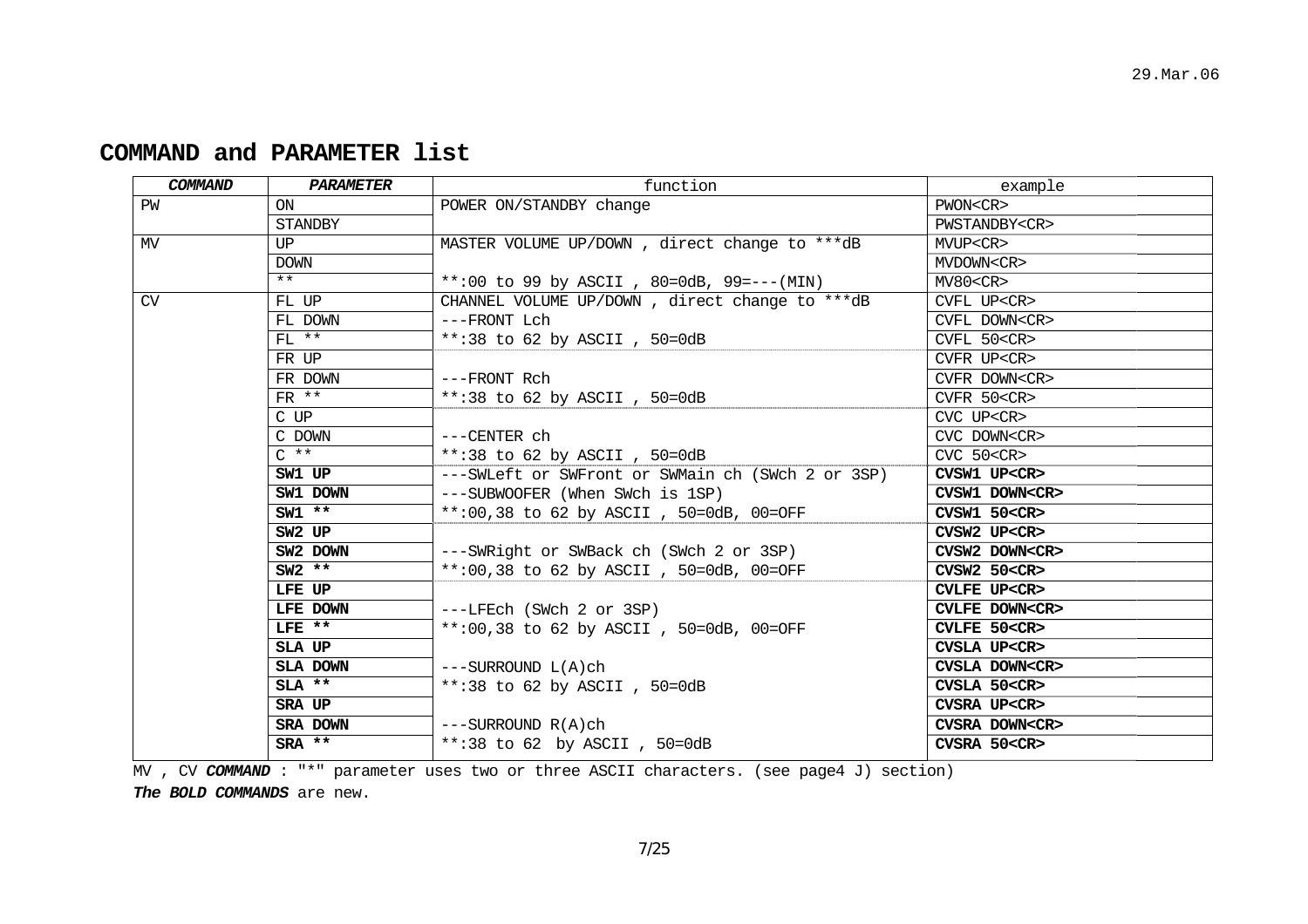| <b>COMMAND</b> | <b>PARAMETER</b> | function                        | example               |
|----------------|------------------|---------------------------------|-----------------------|
| CV             | SLB UP           |                                 | CVSLB UP <cr></cr>    |
|                | SLB DOWN         | $---SURROUND L(B)ch$            | CVSLB DOWN <cr></cr>  |
|                | $SLB$ **         | **:38 to 62 by ASCII, 50=0dB    | CVSLB 50 <cr></cr>    |
|                | SRB UP           |                                 | CVSRB UP <cr></cr>    |
|                | SRB DOWN         | $---SURROUND R(B)ch$            | CVSRB DOWN <cr></cr>  |
|                | $SRB$ **         | **:38 to 62 by ASCII, $50=0dB$  | CVSRB 50 <cr></cr>    |
|                | SBL UP           |                                 | CVSBL UP <cr></cr>    |
|                | SBL DOWN         | ---SURROUND BACK Lch (SBch 2SP) | CVSBL DOWN <cr></cr>  |
|                | $SBL$ **         | **:38 to 62 by ASCII, $50=0dB$  | CVSBL 50 <cr></cr>    |
|                | SBR UP           |                                 | CVSBR UP <cr></cr>    |
|                | SBR DOWN         | ---SURROUND BACK Rch (SBch 2SP) | CVSBR DOWN <cr></cr>  |
|                | $SBR$ **         | **:38 to 62 by ASCII, 50=0dB    | CVSBR 50 <cr></cr>    |
|                | SB UP            |                                 | CVSBL UP <cr></cr>    |
|                | SB DOWN          | ---SURROUND BACKch (SBch 1SP)   | CVSBL DOWN <cr></cr>  |
|                | $SB$ **          | **:38 to 62 by ASCII, 50=0dB    | CVSBL 50 <cr></cr>    |
|                | EXLA UP          |                                 | CVEXLA UP <cr></cr>   |
|                | EXLA DOWN        | $---EX L(A) ch$                 | CVEXLA DOWN <cr></cr> |
|                | $EXLA$ **        | **:38 to 62 by ASCII, $50=0dB$  | CVEXRA 50 <cr></cr>   |
|                | EXRA UP          |                                 | CVEXRA UP <cr></cr>   |
|                | EXRA DOWN        | $---EX R(A) ch$                 | CVEXRA DOWN <cr></cr> |
|                | EXRA **          | **:38 to 62 by ASCII, 50=0dB    | CVEXRA 50 <cr></cr>   |
|                | EXLB UP          |                                 | CVEXLB UP <cr></cr>   |
|                | EXLB DOWN        | $---EX L(B) ch$                 | CVEXLB DOWN <cr></cr> |
|                | $EXLB$ **        | **:38 to 62 by ASCII, 50=0dB    | CVEXRB 50 <cr></cr>   |
|                | <b>EXRB UP</b>   |                                 | CVEXRB UP <cr></cr>   |
|                | EXRB DOWN        | $---EX R(B) ch$                 | CVEXRB DOWN <cr></cr> |
|                | EXRB **          | **:38 to 62 by ASCII, 50=0dB    | CVEXRB 50 <cr></cr>   |

CV *COMMAND* : "\*" parameter uses two or three ASCII characters. (see page4 J) section)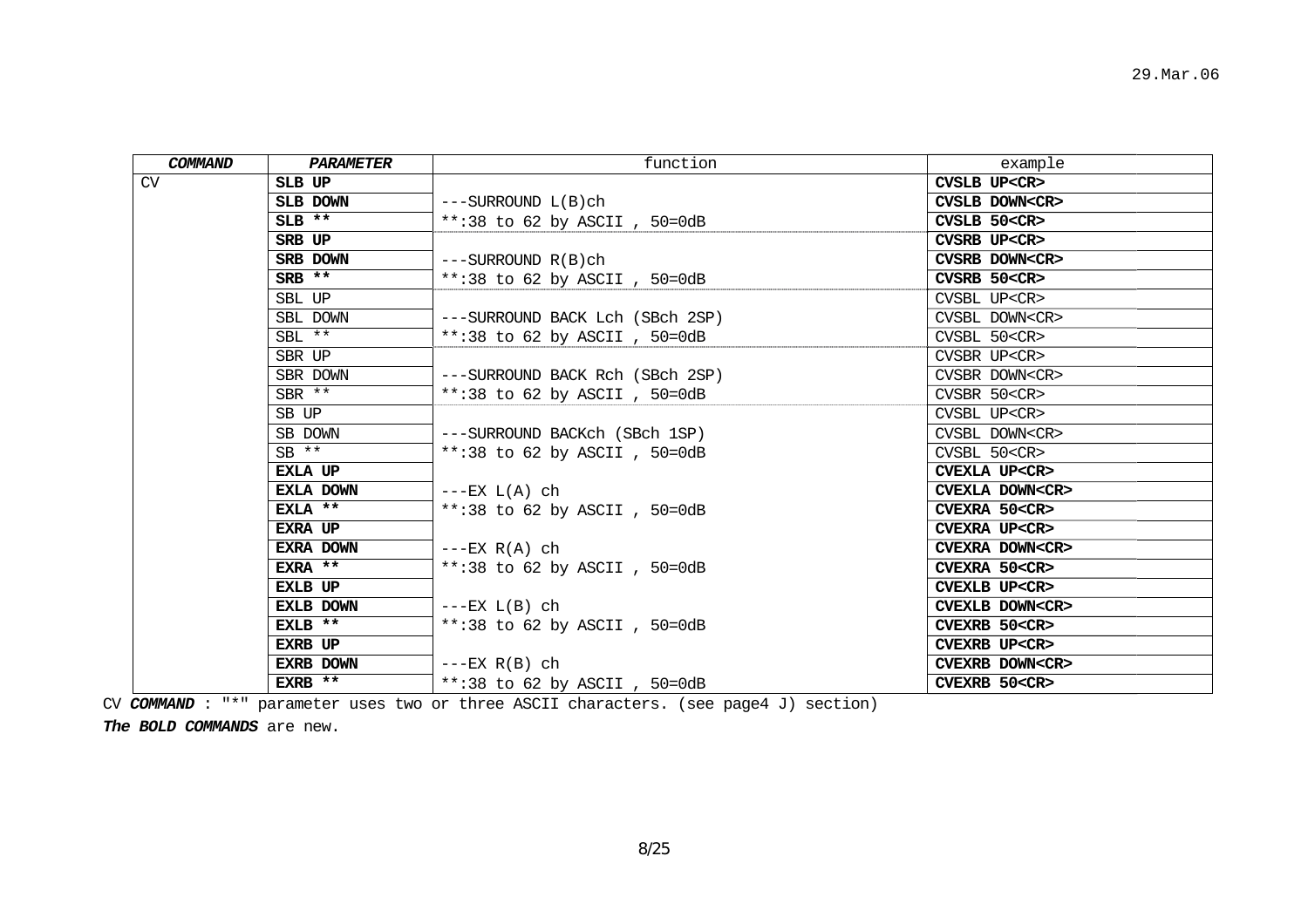| COMMAND   | PARAMETER      | function                                 | example               |
|-----------|----------------|------------------------------------------|-----------------------|
| CV        | <b>EXLC UP</b> |                                          | CVEXLC UP <cr></cr>   |
|           | EXLC DOWN      | $---EX L(C) ch$                          | CVEXLC DOWN <cr></cr> |
|           | EXLC **        | **:38 to 62 by ASCII, 50=0dB             | CVEXLC 50 <cr></cr>   |
|           | EXRC UP        |                                          | CVEXRC UP <cr></cr>   |
|           | EXRC DOWN      | $---EX R(C) ch$                          | CVEXRC DOWN <cr></cr> |
|           | EXRC **        | **:38 to 62 by ASCII, 50=0dB             | CVEXRC 50 <cr></cr>   |
| MU        | ON             | OUTPUT MUTE ON/OFF change                | MUON <cr></cr>        |
|           | OFF            |                                          | MUOFF <cr></cr>       |
| SI        | PHONO          | Select INPUT source                      | SIPHONO <cr></cr>     |
|           | CD             |                                          | SICD <cr></cr>        |
|           | <b>TUNER</b>   |                                          | SITUNER <cr></cr>     |
|           | <b>DVD</b>     |                                          | SIDVD <cr></cr>       |
|           | <b>VDP</b>     |                                          | SIVDP <cr></cr>       |
|           | TV             |                                          | SITV <cr></cr>        |
|           | DBS            |                                          | SIDBS <cr></cr>       |
|           | $VCR-1$        |                                          | SIVCR-1 <cr></cr>     |
|           | $VCR-2$        |                                          | SIVCR-2 <cr></cr>     |
|           | $VCR-3$        |                                          | SIVCR-3 <cr></cr>     |
|           | $VCR-4$        |                                          | SIVCR-4 <cr></cr>     |
|           | V.AUX          |                                          | SIV.AUX <cr></cr>     |
|           | CDR/TAPE       |                                          | SICDR/TAPE <cr></cr>  |
|           | <b>DTU</b>     |                                          | SIDTU <cr></cr>       |
| ΖM        | ON             | MAIN-ZONE ON/OFF change                  | ZMON <cr></cr>        |
|           | OFF            |                                          | ZMOFF <cr></cr>       |
| <b>SV</b> | <b>DVD</b>     | VIDEO SELECT mode set, and select source | SVDVD <cr></cr>       |
|           | <b>VDP</b>     |                                          | SVVDP <cr></cr>       |
|           | TV             |                                          | SVTV <cr></cr>        |
|           | <b>DBS</b>     |                                          | SVDBS <cr></cr>       |
|           | $VCR-1$        |                                          | $SVVCR-1 < CR$        |
|           | $VCR-2$        |                                          | $SVVCR-2 < CR$        |
|           | $VCR-3$        |                                          | $SVVCR-3 < CR$        |
|           | $VCR-4$        |                                          | $SVVCR-4 < CR$        |
|           | V.AUX          |                                          | SVV.AUX <cr></cr>     |
|           | <b>SOURCE</b>  | VIDEO SELECT mode cancel                 | SVSOURCE <cr></cr>    |

CV *COMMAND* : "\*" parameter uses two or three ASCII characters. (see page4 J) section)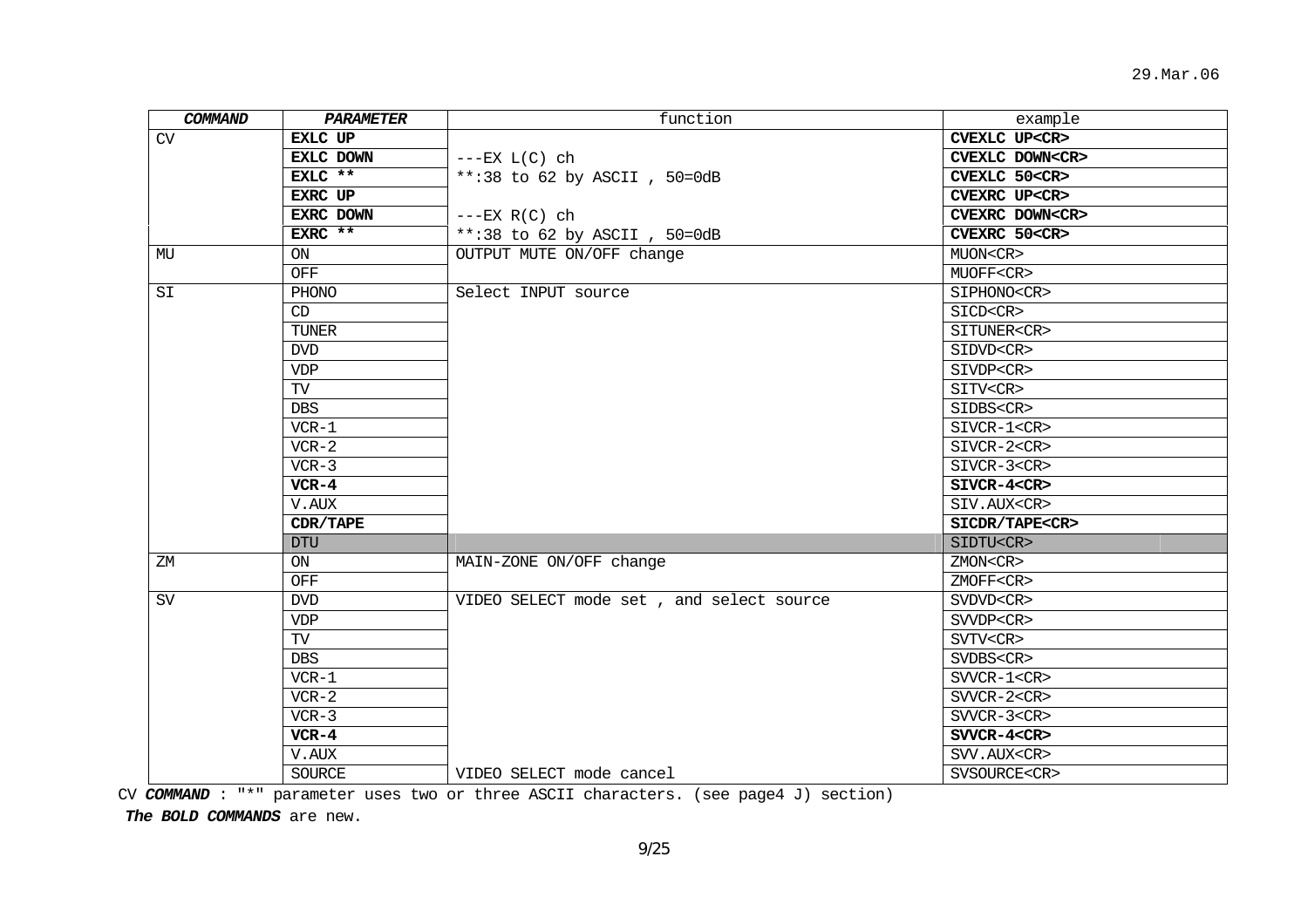| <b>COMMAND</b> | <b>PARAMETER</b> | function                                                 | example                     |
|----------------|------------------|----------------------------------------------------------|-----------------------------|
| SD             | <b>AUTO</b>      | set DIGITAL INPUT AUTO mode                              | SDAUTO <cr></cr>            |
|                | PCM              | set DIGITAL INPUT force PCM mode                         | SDPCM <cr></cr>             |
|                | <b>DTS</b>       | set DIGITAL INPUT force DTS mode                         | SDDTS <cr></cr>             |
|                | RF               | ---Invalid at AVR-5805                                   | SDRF < CR                   |
|                | <b>ANALOG</b>    | set force ANALOG INPUT mode                              | SDANALOG <cr></cr>          |
|                | EXT.IN-1         | set EXT. IN-1 or EXT. IN mode                            | SDEXT. IN-1 <cr></cr>       |
|                | EXT. IN-2        | set EXT. IN-2 mode                                       | SDEXT. IN-2 <cr></cr>       |
| ΜS             | <b>DIRECT</b>    | SURROUND mode set                                        | MSDIRECT <cr></cr>          |
|                | PURE DIRECT      |                                                          | MSPURE DIRECT <cr></cr>     |
|                | <b>STEREO</b>    |                                                          | MSSTEREO <cr></cr>          |
|                | MULTI CH IN      | ---This is received as "SATNDARD".                       | MSMULTI CH IN <cr></cr>     |
|                | MULTI CH DIRECT  |                                                          | MSMULTI CH DIRECT <cr></cr> |
|                | MULTI CH PURE D  |                                                          | MSMULTI CH PURE D <cr></cr> |
|                | DOLBY PRO LOGIC  | All are received as "STANDARD",                          | MSDOLBY PRO LOGIC <cr></cr> |
|                | DOLBY PL2        | the surround mode which changed return as EVENT.         | MSDOLBY PL2 <cr></cr>       |
|                | DOLBY PL2x       |                                                          | MSDOLBY PL2X <cr></cr>      |
|                | DOLBY DIGITAL    |                                                          | MSDOLBY DIGITAL <cr></cr>   |
|                | DOLBY D EX       |                                                          | MSDOLBY D EX <cr></cr>      |
|                | DTS NEO:6        |                                                          | MSDTS NEO:6 <cr></cr>       |
|                | DTS SURROUND     |                                                          | MSDTS SURROUND <cr></cr>    |
|                | DTS ES DSCRT6.1  |                                                          | MSDTS ES DSCRT6.1 <cr></cr> |
|                | DTS ES MTRX6.1   |                                                          | MSDTS ES MTRX6.1 <cr></cr>  |
|                | DOLBY H/P        |                                                          | MSDOLBY H/P <cr></cr>       |
|                | DTS+DOLBY H/P    |                                                          | MSDTS+DOLBY H/P <cr></cr>   |
|                | HOME THX CINEMA  | All are received as "THX SURROUND",                      | MSHOME THX CINEMA <cr></cr> |
|                | THX5.1           | the surround mode which changed return as <b>EVENT</b> . | MSTHX5.1 <cr></cr>          |
|                | THX U2 CINEMA    |                                                          | MSTHX U2 CINEMA <cr></cr>   |
|                | THX MUSIC MODE   |                                                          | MSTHX MUSIC MODE <cr></cr>  |
|                | THX GAMES MODE   |                                                          | MSTHX GAMES MODE <cr></cr>  |
|                | THX6.1           | ---Operate as Matrix6.1 or Discrete6.1                   | MSTHX6.1 <cr></cr>          |
|                | THX SURROUND EX  |                                                          | MSTHX SURROUND EX <cr></cr> |
|                | WIDE SCREEN      |                                                          | MSWIDE SCREEN <cr></cr>     |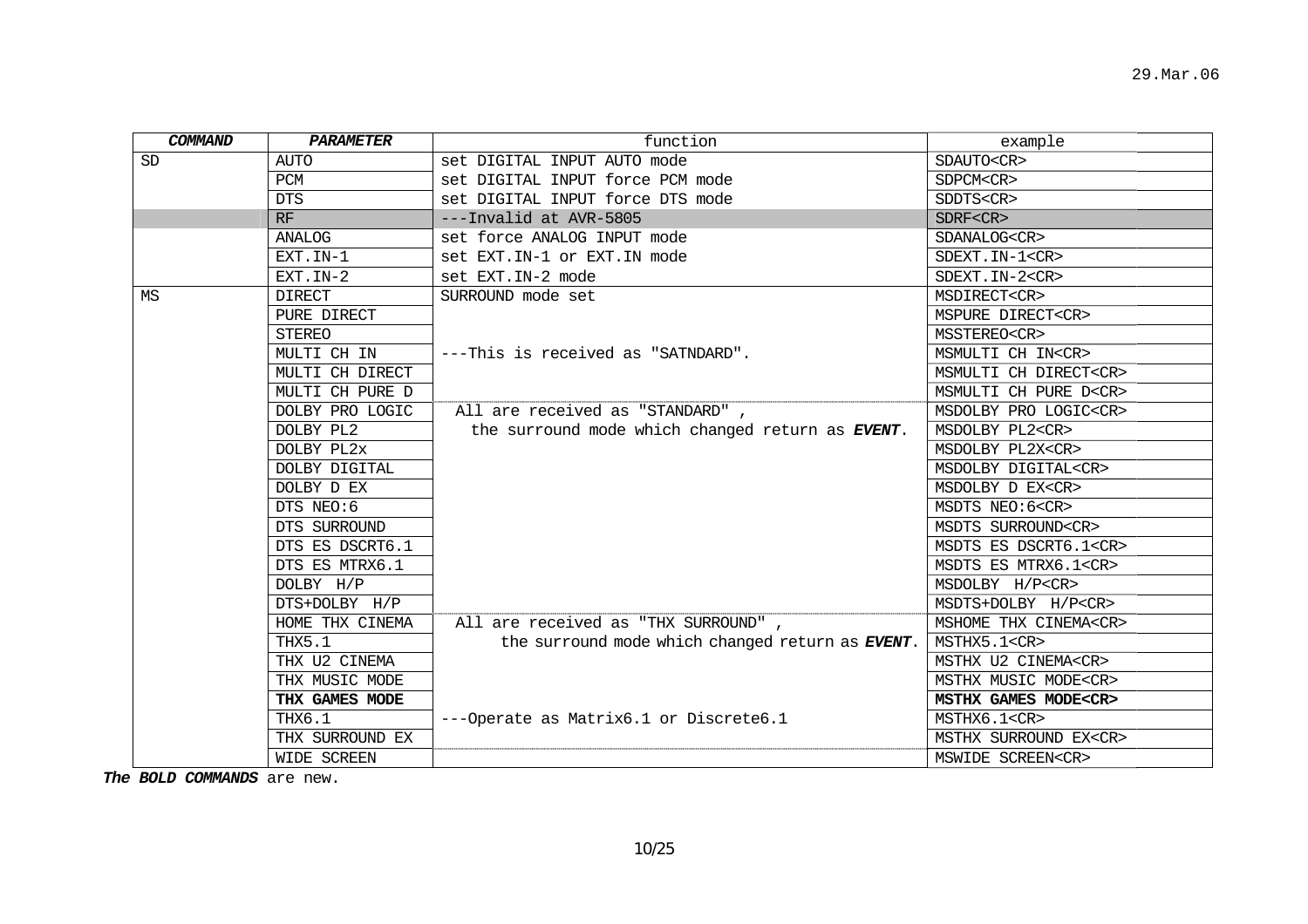| COMMAND   | <b>PARAMETER</b>  | function                                                 | example                     |
|-----------|-------------------|----------------------------------------------------------|-----------------------------|
| MS        | 5CH STEREO        | Both are received as "5CH/7CH/9CH STEREO",               | MS5CH STEREO <cr></cr>      |
|           | 7CH STEREO        | the surround mode which changed return as EVENT.         | MS7CH STEREO <cr></cr>      |
|           | <b>9CH STEREO</b> |                                                          | MS9CH STEREO <cr></cr>      |
|           | SUPER STADIUM     |                                                          | MSSUPER STADIUM <cr></cr>   |
|           | ROCK ARENA        |                                                          | MSROCK ARENA <cr></cr>      |
|           | <b>JAZZ CLUB</b>  |                                                          | MSJAZZ CLUB <cr></cr>       |
|           | CLASSIC CONCERT   |                                                          | MSCLASSIC CONCERT <cr></cr> |
|           | MONO MOVIE        |                                                          | MSMONO MOVIE <cr></cr>      |
|           | MATRIX            |                                                          | MSMATRIX <cr></cr>          |
|           | VIDEO GAME        |                                                          | MSVIDEO GAME <cr></cr>      |
|           | MPEG2 AAC         | ---Invalid at AVR model                                  | MSMPEG2 AAC <cr></cr>       |
|           | AAC+DOLBY EX      | ---Invalid at AVR model                                  | MSAAC+DOLBY EX <cr></cr>    |
|           | USER1             |                                                          | MSUSER1 <cr></cr>           |
|           | USER2             |                                                          | MSUSER2 <cr></cr>           |
|           | USER3             |                                                          | MSUSER3 <cr></cr>           |
| <b>PS</b> | TONE DEFEAT ON    | PARAMETER setting                                        | PSTONE DEFEAT ON <cr></cr>  |
|           | TONE DEFEAT OFF   | TONE DEFEAT ON/OFF                                       | PSTONE DEFEAT OFF <cr></cr> |
|           | SB:MTRX ON        | SURROUND BACK SP MODE set                                | PSSB: MTRX ON <cr></cr>     |
|           | SB: NON MTRX      | $---MTRY ON = SURR. EX ON = DSCRT ON$                    | PSSB: NON MTRX <cr></cr>    |
|           | SB: PL2xCINEMA    | (@THX)<br>(@ES DSCRT)                                    | PSSB: PL2X CINEMA <cr></cr> |
|           | SB: PL2xMUSIC     |                                                          | PSSB: PL2X MUSIC <cr></cr>  |
|           | SB:OFF            |                                                          | PSSB: OFF <cr></cr>         |
|           | CINEMA EQ.ON      | CINEMA EQ. ON/OFF                                        | PSCINEMA EQ.ON <cr></cr>    |
|           | CINEMA EQ.OFF     |                                                          | PSCINEMA EQ.OFF <cr></cr>   |
|           | MODE : MUSIC      | CINEMA / MUSIC / GAME / PL mode change                   | PSMODE: MUSIC <cr></cr>     |
|           | MODE : CINEMA     | (This parameter can change DOLBY PL2, PL2x, NEO:6 mode.) | PSMODE: CINEMA <cr></cr>    |
|           | MODE : GAME       | ---SB=ON PL2x mode / SB=OFF PL2 mode                     | PSMODE: GAME <cr></cr>      |
|           | MODE : PRO LOGIC  | --- GAME can change DOLBY PL2 & PL2x mode                | PSMODE: PRO LOGIC <cr></cr> |
|           |                   | --- PL can change ONLY DOLBY PL2 mode                    |                             |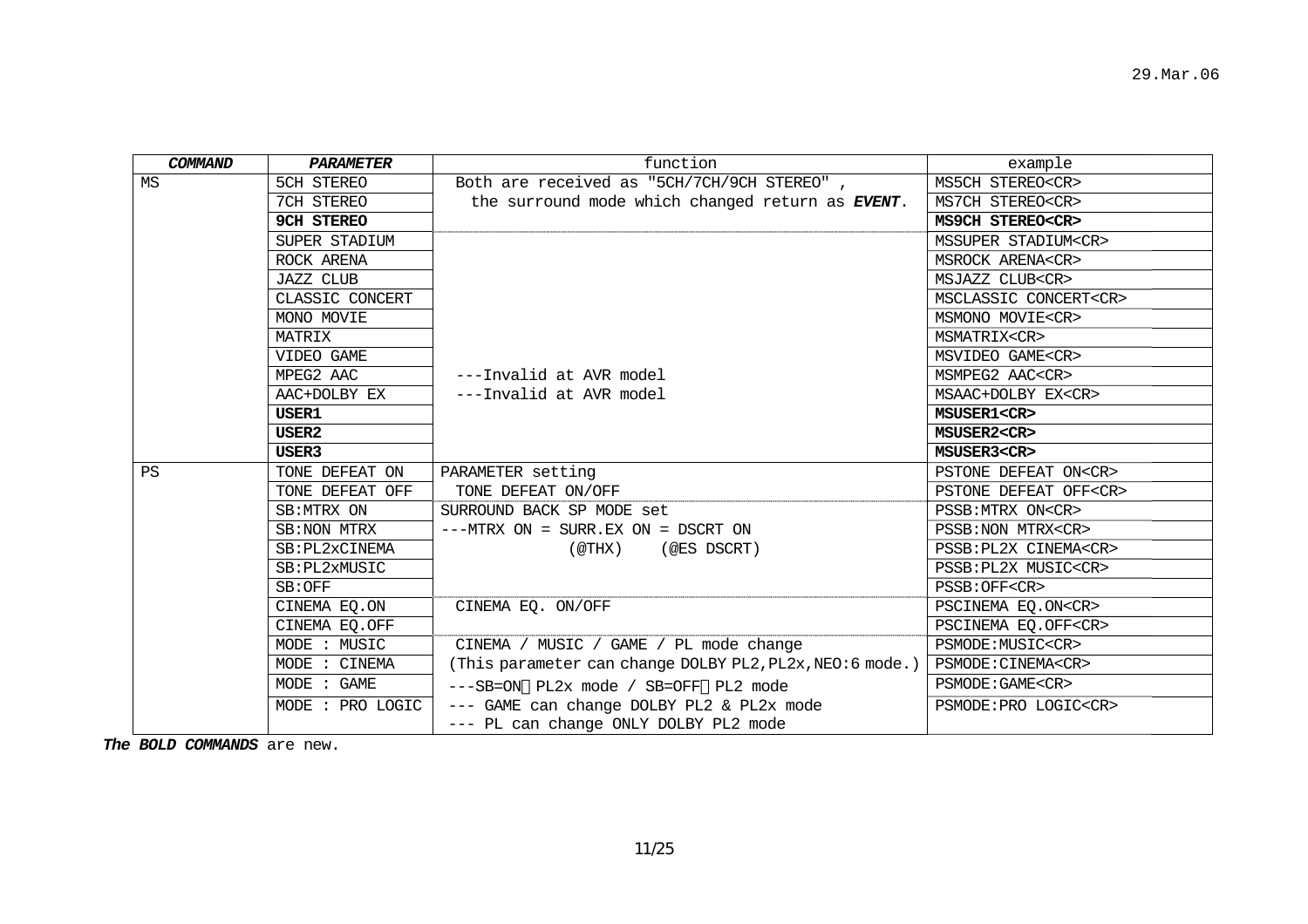| COMMAND   | PARAMETER         | function                                        | example                      |         |
|-----------|-------------------|-------------------------------------------------|------------------------------|---------|
| <b>PS</b> | ROOM EQ: AUDYSSEY | ROOM EQ mode direct change                      | PSROOM EQ:AUDYSSEY <cr></cr> |         |
|           | ROOM EQ: FRONT    |                                                 | PSROOM EQ: FRONT <cr></cr>   |         |
|           | ROOM EO: FLAT     |                                                 | PSROOM EQ: FLAT <cr></cr>    |         |
|           | ROOM EO: MANUAL   |                                                 | PSROOM EQ: MANUAL <cr></cr>  |         |
|           | ROOM EQ:OFF       |                                                 | PSROOM EQ:OFF <cr></cr>      |         |
|           | DELAY UP          | AUDIO DELAY UP/DOWN, direct change to ***dB     | PSDELAY UP <cr></cr>         |         |
|           | DELAY DOWN        | ***:000 to 999 by ASCII, 000=0ms, 200=200ms     | PSDELAY DOWN <cr></cr>       |         |
|           | DELAY ***         | ---AVR5805 can be operated from 0 to 200        | PSDELAY 200 <cr></cr>        |         |
| TF        | UP                | TUNER Frequency UP/DOWN, direct change          | TFUP <cr></cr>               | $\star$ |
|           | <b>DOWN</b>       |                                                 | TFDOWN <cr></cr>             | $\star$ |
|           | $****$ (6 digits) | $---$ ****.** kHz at AM band (>050000 is AM.)   | TF105000 <cr></cr>           |         |
|           |                   | ****.** MHz at FM band $( < 050000$ is FM.)     | $(1050.00kHz$ at AM)         |         |
| TP        | UP                | TUNER PRESET CH UP/DOWN, direct change to No.** | TPUP <cr></cr>               |         |
|           | <b>DOWN</b>       |                                                 | TPDOWN <cr></cr>             |         |
|           | $**$ (PRESET No.) |                                                 | TPA1 <cr></cr>               |         |
|           |                   |                                                 | (PRESET NO. "A1")            |         |
| TM        |                   | TUNER BAND, MODE Select                         |                              |         |
|           | AM                | ---Band set to AM                               | TMAM <cr></cr>               |         |
|           | FM                | ---Band set to FM                               | TMFM <cr></cr>               |         |
|           | AUTO              | ---Tuning mode set to AUTO mode                 | TMAUTO <cr></cr>             | $\star$ |
|           | MANUAL            | ---Tuning mode set to MANUAL mode               | TMMANUAL <cr></cr>           | $\star$ |

TF, TP, TM *COMMAND* : '\*' parameters can NOT operate when INPUT source isn't TUNER.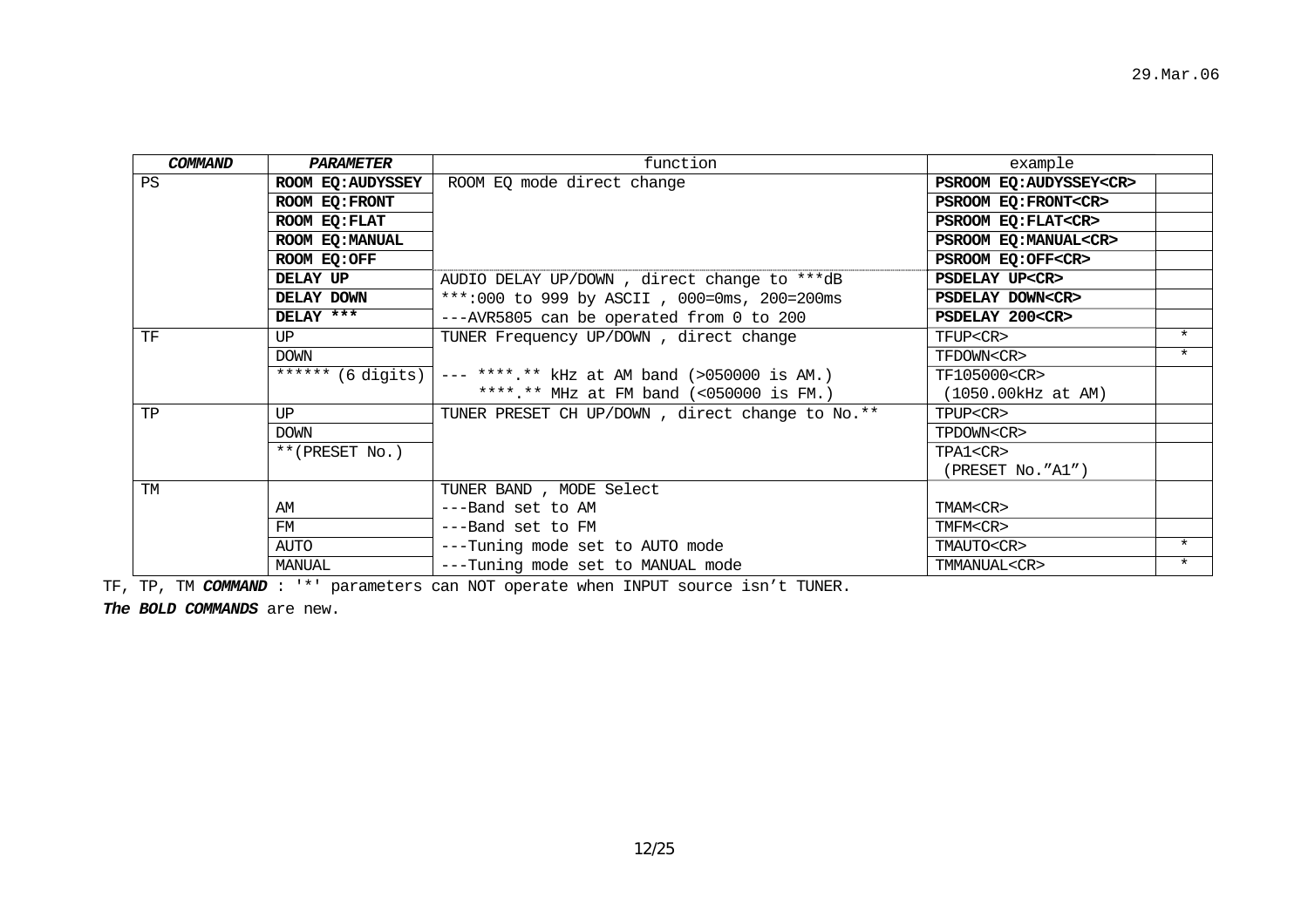| COMMAND | PARAMETER      | function                             | example                |
|---------|----------------|--------------------------------------|------------------------|
| Z2CV    | Z2FL UP        | MULTI ZONE-2 CHANNEL VOLUME UP/DOWN, | Z2CVFL UP <cr></cr>    |
|         |                | direct change to **dB                |                        |
|         | FL DOWN        | ---FRONT Lch                         | Z2CVFL DOWN <cr></cr>  |
|         | $FL$ **        | **:38 to 62 by ASCII, $50=0dB$       | Z2CVFL 50 <cr></cr>    |
|         | FR UP          |                                      | Z2CVFR UP <cr></cr>    |
|         | FR DOWN        | ---FRONT Rch                         | Z2CVFR DOWN <cr></cr>  |
|         | $FR$ **        | **:38 to 62 by ASCII, 50=0dB         | Z2CVFR 50 <cr></cr>    |
|         | $C$ UP         |                                      | Z2CVC UP <cr></cr>     |
|         | C DOWN         | ---CENTERch                          | Z2CVC DOWN <cr></cr>   |
|         | $C \ast \star$ | **:38 to 62 by ASCII, 50=0dB         | Z2CVC 50 <cr></cr>     |
|         | SW UP          | ---SUBWOOFERch                       | Z2CVSW UP <cr></cr>    |
|         | SW DOWN        | **:00,38 to 62 by ASCII, $50=0dB$    | Z2CVSW DOWN <cr></cr>  |
|         | $SW$ **        | $00 = OFF$                           | Z2CVSW 50 <cr></cr>    |
|         | SL UP          |                                      | Z2CVSL UP <cr></cr>    |
|         | SL DOWN        | ---SURROUND Lch                      | Z2CVSL DOWN <cr></cr>  |
|         | $SL$ **        | **:38 to 62 by ASCII, 50=0dB         | Z2CVSL 50 <cr></cr>    |
|         | SR UP          |                                      | Z2CVSR UP <cr></cr>    |
|         | SR DOWN        | ---SURROUND Rch                      | Z2CVSR DOWN <cr></cr>  |
|         | $SR$ **        | **:38 to 62 by ASCII, $50=0dB$       | Z2CVSR 50 <cr></cr>    |
|         | SBL UP         |                                      | Z2CVSBL UP <cr></cr>   |
|         | SBL DOWN       | ---SURROUND BACK Lch (SBch 2SP)      | Z2CVSBL DOWN <cr></cr> |
|         | $SBL$ **       | **:38 to 62 by ASCII, $50=0dB$       | Z2CVSBL 50 <cr></cr>   |
|         | SBR UP         | ---SURROUND BACK Rch (SBch 2SP)      | Z2CVSBR UP <cr></cr>   |
|         | SBR DOWN       |                                      | Z2CVSBR DOWN <cr></cr> |
|         | $SBR$ **       | **:38 to 62 by ASCII, 50=0dB         | Z2CVSBR 50 <cr></cr>   |
|         | SB UP          | ---SURROUND BACKch (SBch 1SP)        | Z2CVSB UP <cr></cr>    |
|         | SB DOWN        |                                      | Z2CVSB DOWN <cr></cr>  |
|         | $SB$ **        | **:38 to 62 by ASCII, $50=0dB$       | Z2CVSB 50 <cr></cr>    |

Z2CV *COMMAND* : "\*" parameter uses two or three ASCII characters. (see page4 J) section)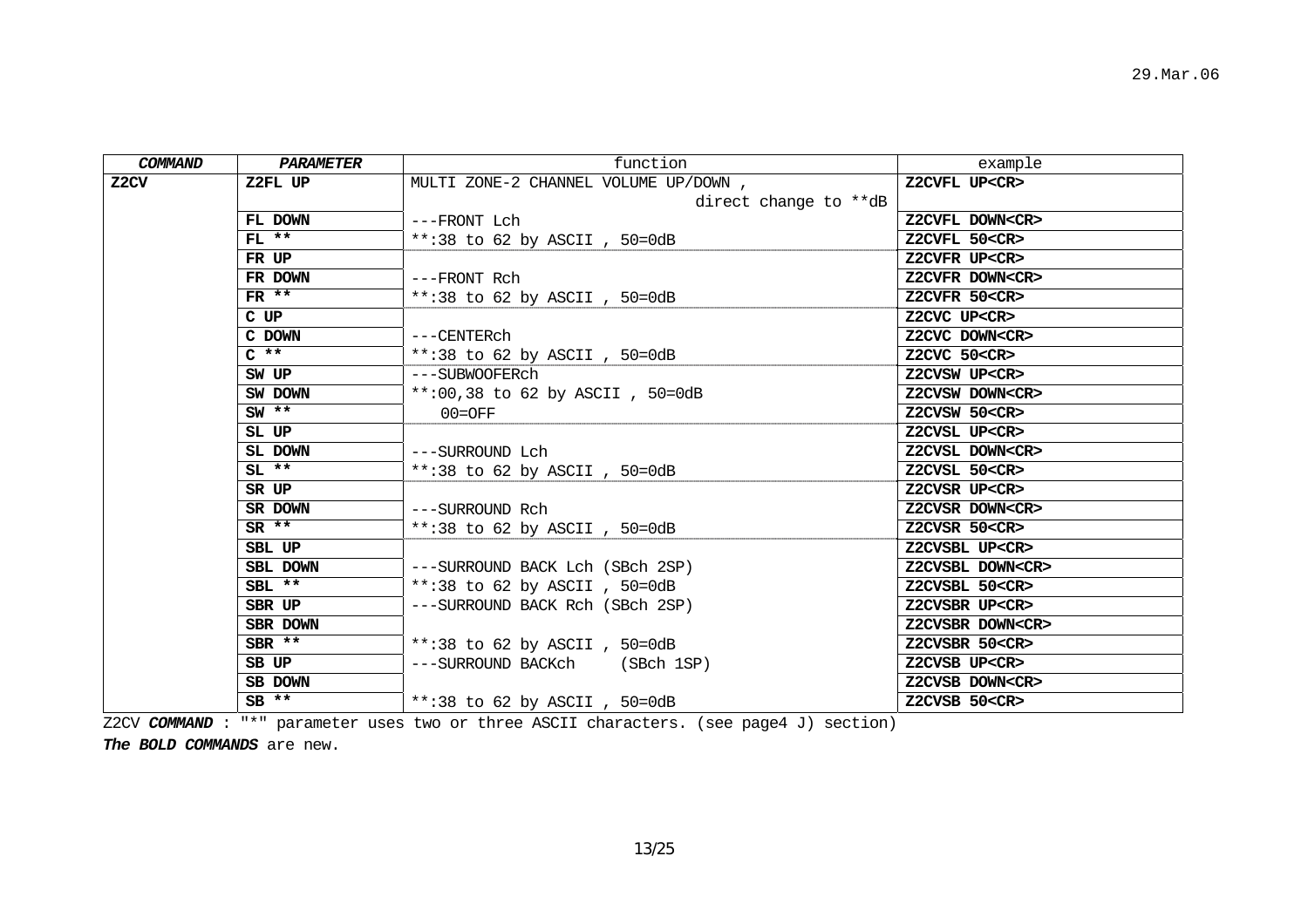| COMMAND           | PARAMETER     | function                                            | example              |
|-------------------|---------------|-----------------------------------------------------|----------------------|
| Z <sub>2</sub>    | PHONO         | MULTI ZONE-2 mode set, and select source            | Z2PHONO <cr></cr>    |
|                   |               | ---The name of PARAMETER is                         |                      |
|                   | CDR/TAPE      | the same as that of the time of SI COMMAND.         | Z2CDR/TAPE <cr></cr> |
|                   | SOURCE        | MULTI ZONE-2 mode cancel                            | Z2SOURCE <cr></cr>   |
|                   | UP            | MULTI ZONE-2 VOLUME UP/DOWN, direct change to ***dB | Z2UP < CR            |
|                   | <b>DOWN</b>   |                                                     | Z2DOWN <cr></cr>     |
|                   | $***$         | **:00 to 99 by ASCII, 80=0dB, 99 = --- (MIN)        | Z280 < CR            |
|                   | ON            | MULTI ZONE-2 ON/OFF change                          | Z20N < CR            |
|                   | OFF           |                                                     | Z2OFF <cr></cr>      |
| Z2MU              | <b>ON</b>     | ZONE2 OUTPUT MUTE ON/OFF change                     | Z2MUON <cr></cr>     |
|                   | <b>OFF</b>    |                                                     | Z2MUOFF <cr></cr>    |
| Z <sub>2</sub> SV | <b>DVD</b>    | ZONE2 VIDEO SELECT mode set, and select source      | Z2SVDVD <cr></cr>    |
|                   | <b>VDP</b>    |                                                     | Z2SVVDP <cr></cr>    |
|                   | <b>TV</b>     |                                                     | Z2SVTV <cr></cr>     |
|                   | <b>DBS</b>    |                                                     | Z2SVDBS <cr></cr>    |
|                   | $VCR-1$       |                                                     | Z2SVVCR-1 <cr></cr>  |
|                   | $VCR-2$       |                                                     | Z2SVVCR-2 <cr></cr>  |
|                   | $VCR-3$       |                                                     | Z2SVVCR-3 <cr></cr>  |
|                   | $VCR-4$       |                                                     | Z2SVVCR-4 <cr></cr>  |
|                   | V.AUX         |                                                     | Z2SVV.AUX <cr></cr>  |
|                   | <b>SOURCE</b> | ZONE2 VIDEO SELECT mode cancel                      | Z2SVSOURCE <cr></cr> |
| Z2SD              | <b>AUTO</b>   | MULTI ZONE-2 set DIGITAL INPUT AUTO mode            | Z2SDAUTO <cr></cr>   |
|                   | <b>ANALOG</b> | MULTI ZONE-2 set force ANALOG INPUT mode            | Z2SDANALOG <cr></cr> |

Z2 *COMMAND* : "\*" parameter uses two or three ASCII characters. (see page4 J) section)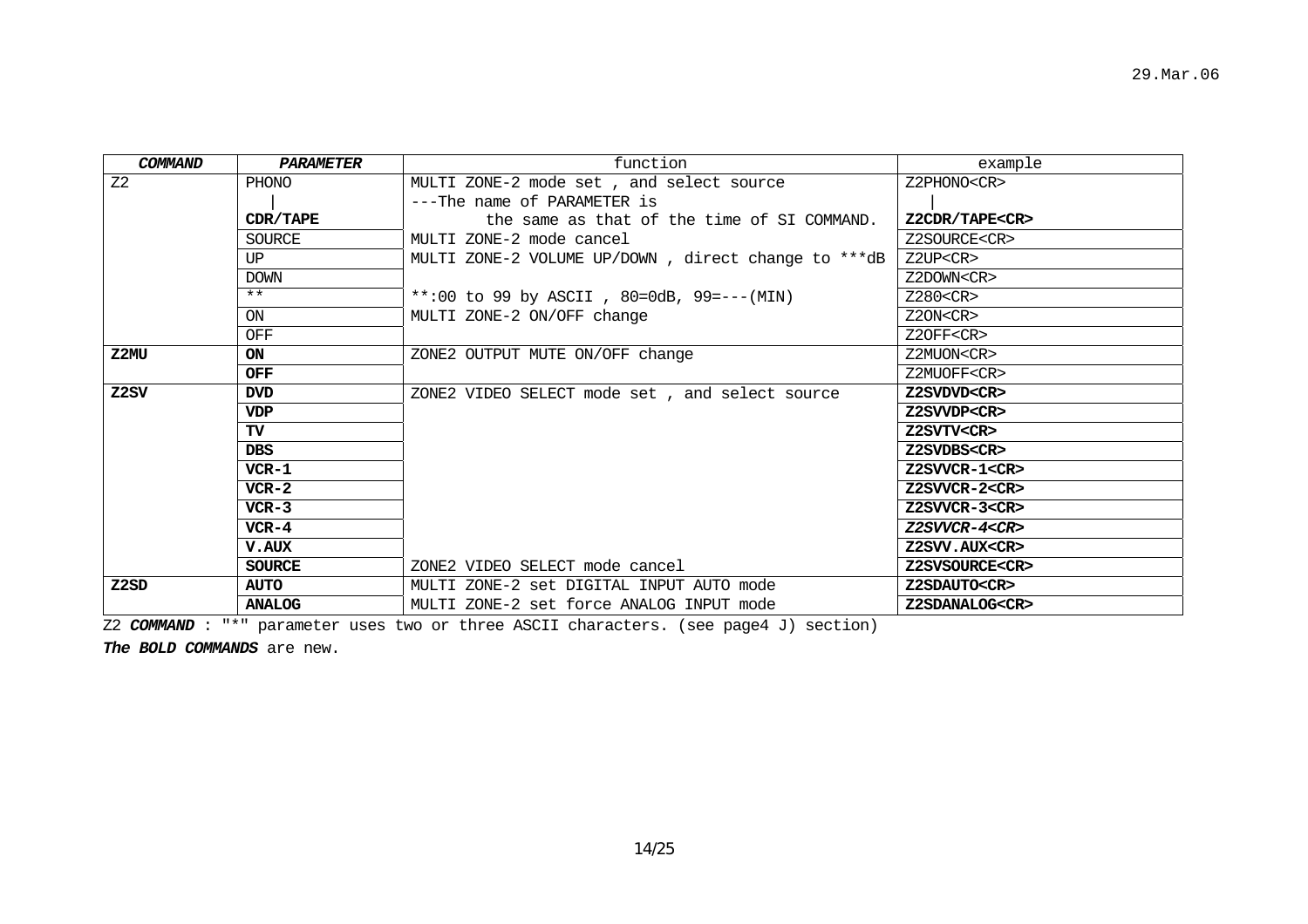| <b>COMMAND</b> | <b>PARAMETER</b>   | function                                                 | example                       |
|----------------|--------------------|----------------------------------------------------------|-------------------------------|
| Z2MS           | <b>STEREO</b>      | SURROUND mode set                                        | Z2MSSTEREO <cr></cr>          |
|                | DOLBY PRO LOGIC    | All are received as "STANDARD",                          | Z2MSDOLBY PROLOGIC <cr></cr>  |
|                | DOLBY PL2          | the surround mode which changed return as <b>EVENT</b> . | Z2MSDOLBY PL2 <cr></cr>       |
|                | DOLBY PL2x         |                                                          | Z2MSDOLBY PL2X <cr></cr>      |
|                | DOLBY DIGITAL      |                                                          | Z2MSDOLBY DIGITAL <cr></cr>   |
|                | DOLBY D EX         |                                                          | Z2MSDOLBY D EX <cr></cr>      |
|                | DTS NEO:6          |                                                          | Z2MSDTS NEO: 6 <cr></cr>      |
|                | DTS SURROUND       |                                                          | Z2MSDTS SURROUND <cr></cr>    |
|                | DTS ES DSCRT6.1    |                                                          | Z2MSDTS ES DSCRT6.1 <cr></cr> |
|                | DTS ES MTRX6.1     |                                                          | Z2MSDTS ES MTRX6.1 <cr></cr>  |
|                | <b>WIDE SCREEN</b> |                                                          | Z2MSWIDE SCREEN <cr></cr>     |
|                | 5CH STEREO         | Both are received as "5CH/7CH STEREO",                   | Z2MS5CH STEREO <cr></cr>      |
|                | 7CH STEREO         | the surround mode which changed return as EVENT.         | Z2MS7CH STEREO <cr></cr>      |
|                | SUPER STADIUM      |                                                          | Z2MSSUPER STADIUM <cr></cr>   |
|                | ROCK ARENA         |                                                          | Z2MSROCK ARENA <cr></cr>      |
|                | <b>JAZZ CLUB</b>   |                                                          | Z2MSJAZZ CLUB <cr></cr>       |
|                | CLASSIC CONCERT    |                                                          | Z2MSCLASSIC CONCERT <cr></cr> |
|                | MONO MOVIE         |                                                          | Z2MSMONO MOVIE <cr></cr>      |
|                | <b>MATRIX</b>      |                                                          | Z2MSMATRIX <cr></cr>          |
|                | VIDEO GAME         |                                                          | Z2MSVIDEO GAME <cr></cr>      |
|                | <b>VIRTUAL</b>     |                                                          | Z2MSVIRTUAL <cr></cr>         |
|                | MPEG2 AAC          | ---Invalid at AVR model                                  | Z2MSMPEG2 AAC <cr></cr>       |
|                | AAC+DOLBY EX       | ---Invalid at AVR model                                  | Z2MSAAC+DOLBY EX <cr></cr>    |
|                | <b>USER1</b>       |                                                          | Z2MSUSER1 <cr></cr>           |
|                | USER2              |                                                          | Z2MSUSER2 <cr></cr>           |
|                | USER3              |                                                          | Z2MSUSER3 <cr></cr>           |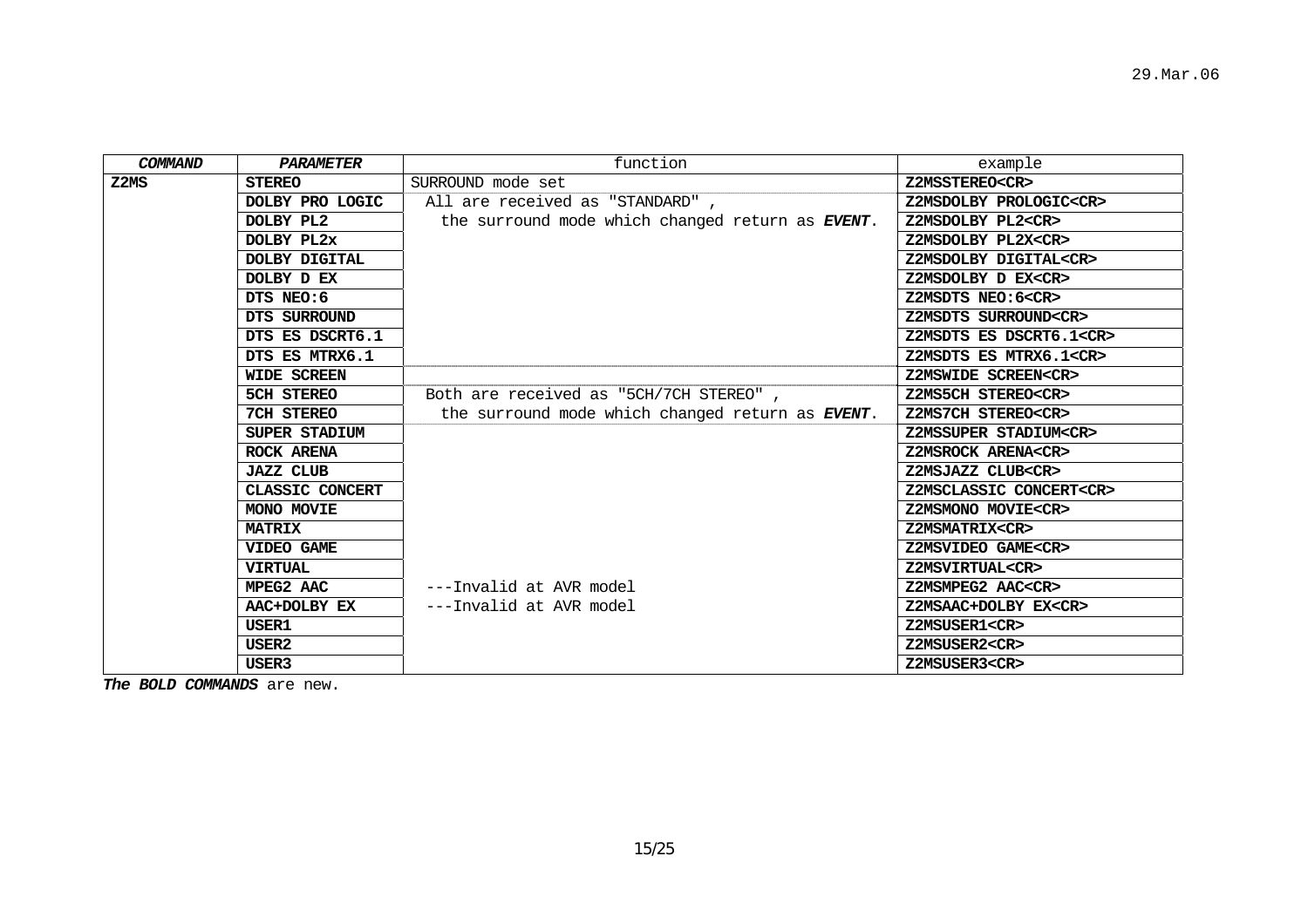| COMMAND | PARAMETER             | function                                                 | example                       |
|---------|-----------------------|----------------------------------------------------------|-------------------------------|
| Z2PS    | TONE DEFEAT ON        | PARAMETER setting                                        | Z2PSTONE DEFEAT ON <cr></cr>  |
|         | TONE DEFEAT OFF       | TONE DEFEAT ON/OFF                                       | Z2PSTONE DEFEAT OFF <cr></cr> |
|         | SB:MTRX ON            | SURROUND BACK SP MODE set                                | Z2PSSB: MTRX ON <cr></cr>     |
|         | <b>SB:NON MTRX</b>    | $---MTRX ON = SURR. EX ON = DSCRT ON$                    | Z2PSSB:NON MTRX <cr></cr>     |
|         | <b>SB: PL2xCINEMA</b> | $($ @THX $)$<br>(@ES DSCRT)                              | Z2PSSB: PL2X CINEMA <cr></cr> |
|         | <b>SB:PL2xMUSIC</b>   |                                                          | Z2PSSB: PL2X MUSIC <cr></cr>  |
|         | SB:OFF                |                                                          | Z2PSSB:OFF <cr></cr>          |
|         | CINEMA EO.ON          | CINEMA EO. ON/OFF                                        | Z2PSCINEMA EQ.ON <cr></cr>    |
|         | CINEMA EQ.OFF         |                                                          | Z2PSCINEMA EQ.OFF <cr></cr>   |
|         | MODE : MUSIC          | CINEMA / MUSIC / GAME / PL mode change                   | Z2PSMODE: MUSIC <cr></cr>     |
|         | MODE : CINEMA         | (This parameter can change DOLBY PL2, PL2x, NEO:6 mode.) | Z2PSMODE: CINEMA <cr></cr>    |
|         | MODE : GAME           | ---SB=ON PL2x mode / SB=OFF PL2 mode                     | Z2PSMODE: GAME <cr></cr>      |
|         | MODE : PRO LOGIC      | --- GAME can change DOLBY PL2 & PL2x mode                | Z2PSMODE: PRO LOGIC <cr></cr> |
|         |                       | --- PL can change ONLY DOLBY PL2 mode                    |                               |
|         | DELAY UP              | AUDIO DELAY UP/DOWN, direct change to ***dB              | Z2PSDELAY UP <cr></cr>        |
|         | DELAY DOWN            | ***:000 to 999 by ASCII, 000=0ms, 200=200ms              | Z2PSDELAY DOWN <cr></cr>      |
|         | DELAY ***             | ---AVR5805 can be operated from 0 to 200                 | Z2PSDELAY 200 <cr></cr>       |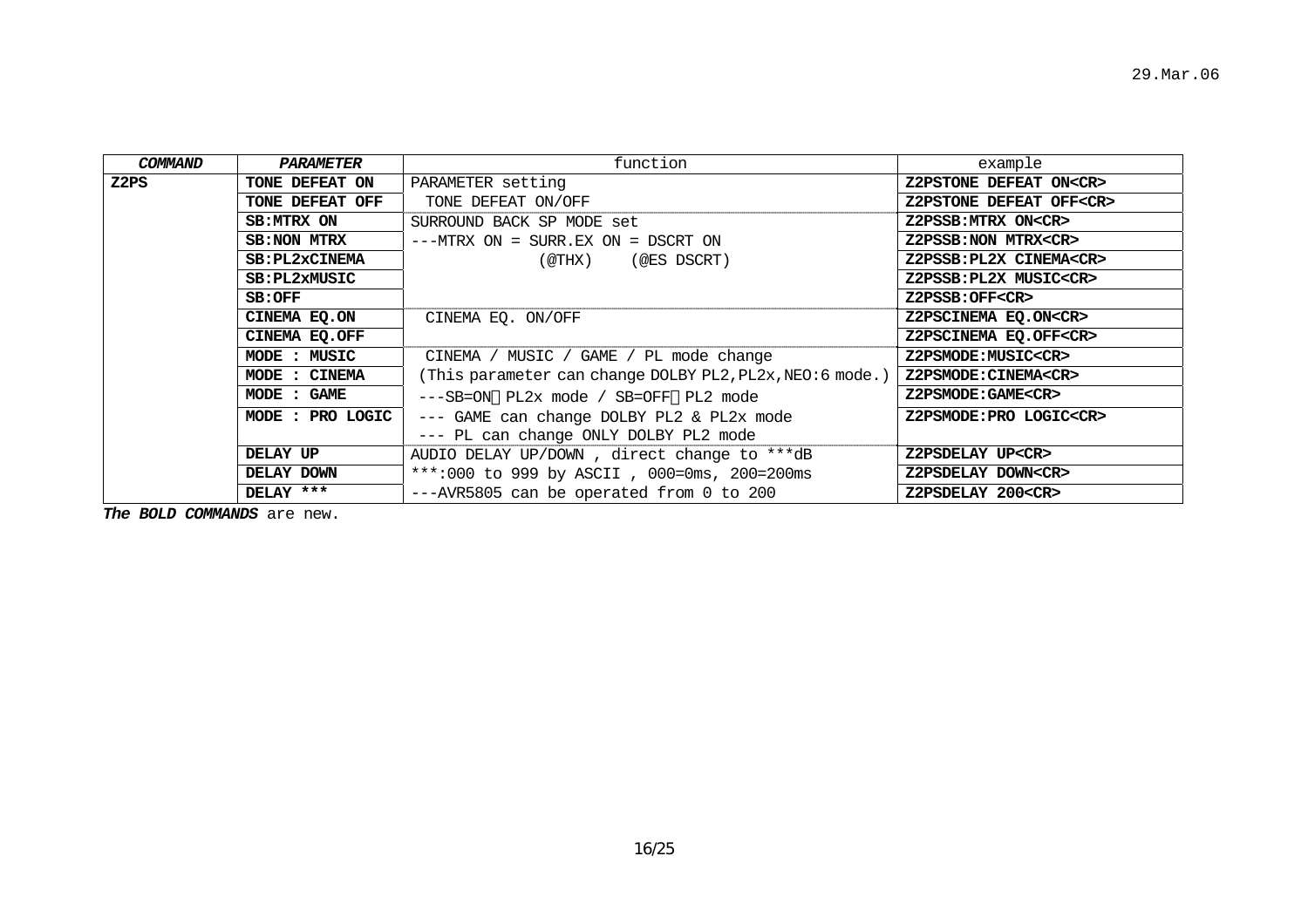| <b>COMMAND</b> | PARAMETER     | function                                            | example                |
|----------------|---------------|-----------------------------------------------------|------------------------|
| Z <sub>3</sub> | PHONO         | MULTI ZONE-3 mode set, and select source            | Z3PHONO <cr></cr>      |
|                |               | ---The name of PARAMETER is                         |                        |
|                | CDR/TAPE      | the same as that of the time of SI COMMAND.         | Z3CDR/TAPE <cr></cr>   |
|                | <b>SOURCE</b> | MULTI ZONE-3 mode cancel                            | Z3SOURCE <cr></cr>     |
|                | UP.           | MULTI ZONE-3 VOLUME UP/DOWN, direct change to ***dB | Z3UP <cr< th=""></cr<> |
|                | <b>DOWN</b>   |                                                     | Z3DOWN <cr></cr>       |
|                | $***$         | **:00 to 99 by ASCII, 80=0dB, 99 = --- (MIN)        | $Z380<$ CR $>$         |
|                | ON            | MULTI ZONE-3 ON/OFF change                          | Z30N < CR              |
|                | <b>OFF</b>    |                                                     | Z3OFF <cr></cr>        |
| Z3MU           | <b>ON</b>     | ZONE3 OUTPUT MUTE ON/OFF change                     | Z2MUON <cr></cr>       |
|                | <b>OFF</b>    |                                                     | Z2MUOFF <cr></cr>      |
| Z <sub>4</sub> | PHONO         | MULTI ZONE-4 mode set, and select source            | Z4PHONO <cr></cr>      |
|                |               | ---The name of PARAMETER is                         |                        |
|                | CDR/TAPE      | the same as that of the time of SI COMMAND.         | Z4CDR/TAPE <cr></cr>   |
|                | <b>SOURCE</b> | MULTI ZONE-4 mode cancel                            | Z4SOURCE <cr></cr>     |
|                | UP            | MULTI ZONE-4 VOLUME UP/DOWN, direct change to ***dB | Z4UP <cr< th=""></cr<> |
|                | <b>DOWN</b>   |                                                     | Z4DOWN <cr></cr>       |
|                | $***$         | **:00 to 99 by ASCII, 80=0dB, 99 = $- - (MIN)$      | $Z480<$ CR $>$         |
|                | <b>ON</b>     | MULTI ZONE-4 ON/OFF change                          | Z4ON < CR              |
|                | <b>OFF</b>    |                                                     | Z40FF <cr></cr>        |
| Z4MU           | <b>ON</b>     | ZONE4 OUTPUT MUTE ON/OFF change                     | Z2MUON <cr></cr>       |
|                | <b>OFF</b>    |                                                     | Z2MUOFF <cr></cr>      |
| <b>SR</b>      | PHONO         | REC SELECT mode set, and select source              | SRPHONO <cr></cr>      |
|                |               | ---The name of PARAMETER is                         |                        |
|                | CDR/TAPE      | the same as that of the time of SI COMMAND.         | SRCDR/TAPE <cr></cr>   |
|                | <b>SOURCE</b> | REC SELECT mode cancel                              | SRSOURCE <cr></cr>     |

Z3, Z4 *COMMAND* : "\*" parameter uses two or three ASCII characters. (see page4 J) section)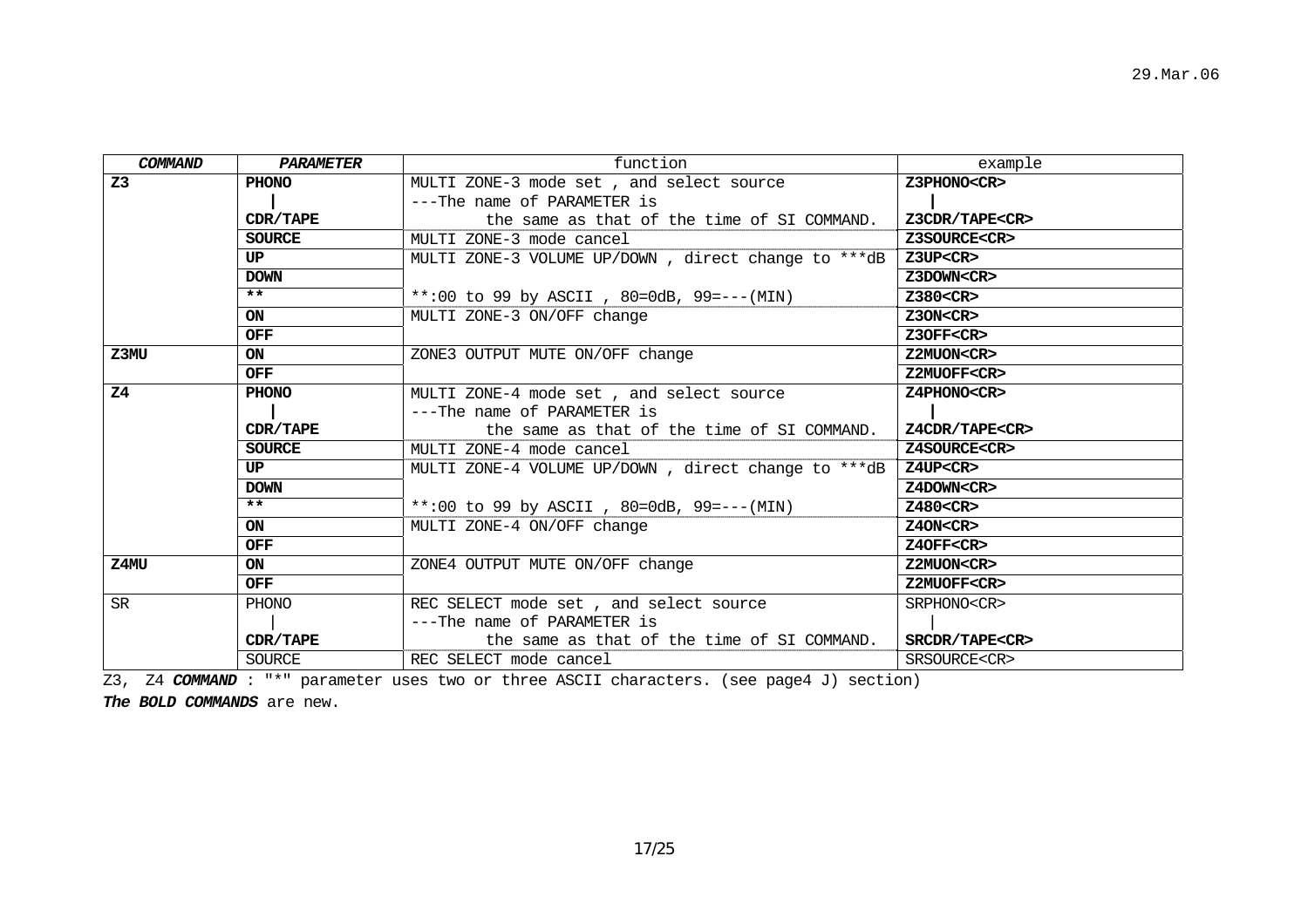| EVENT | PARAMETER       | function                                                                                                       | example             | *RES. |
|-------|-----------------|----------------------------------------------------------------------------------------------------------------|---------------------|-------|
| PW    | ON              | POWER ON/STANDBY change                                                                                        | PWON < CR           |       |
|       | STANDBY         |                                                                                                                | PWSTANDBY <cr></cr> |       |
| MV    | $***$           | MASTER VOLUME change, **: 00 to 98 by ASCII<br>$98 = +18dB(MAX)$<br>$80 = 0dB$<br>$10 = -70dB$<br>$00 = -80dB$ | MV80 < CR           |       |
|       |                 | $99 = --- (MIN)$                                                                                               |                     |       |
| CV    | $FL$ **         | CHANNEL VOLUME change, **: 00 to 62 by ASCII                                                                   | CVFL 50 <cr></cr>   |       |
|       | $FR$ **         | $62 = +12dB(MAX)$                                                                                              | CVFR 50 <cr></cr>   |       |
|       | $C \star \star$ | $50 = 0dB$                                                                                                     | $CVC$ 50 $<$ $CR$ > |       |
|       | $SW1$ **        | $38 = -12dB(MIN)$                                                                                              | CVSW1 50 <cr></cr>  |       |
|       | $SW2$ **        | $00 = OFF$ (define ONLY SWch)                                                                                  | CVSW2 50 <cr></cr>  |       |
|       | $LFE$ **        |                                                                                                                | CVLFE 50 <cr></cr>  |       |
|       | $SLA$ **        |                                                                                                                | CVSLA 50 <cr></cr>  |       |
|       | $SRA$ **        |                                                                                                                | CVSRA 50 <cr></cr>  |       |
|       | $SLB$ **        |                                                                                                                | CVSLB 50 <cr></cr>  |       |
|       | $SRB$ **        |                                                                                                                | $CVSRB$ 50 $CR$     |       |
|       | $SBL$ **        | (at SBch 2SP)                                                                                                  | CVSBL 50 <cr></cr>  |       |
|       | $SBR$ **        | (at SBch 2SP)                                                                                                  | CVSBR 50 <cr></cr>  |       |
|       | $SB$ **         | (at SBch 1SP)                                                                                                  | $CVSB$ 50< $CR$ >   |       |
|       | EXLA **         |                                                                                                                | CVEXLA 50 <cr></cr> |       |
|       | EXRA **         |                                                                                                                | CVEXRA 50 <cr></cr> |       |
|       | EXLB **         |                                                                                                                | CVEXLB 50 <cr></cr> |       |
|       | EXRB **         |                                                                                                                | CVEXRB 50 <cr></cr> |       |
|       | EXLC **         |                                                                                                                | CVEXLC 50 <cr></cr> |       |
|       | EXRC $**$       |                                                                                                                | CVEXRC 50 <cr></cr> |       |

# **EVENT(or RESPONSE) and PARAMETER list**

\*RES. : NOT returns '\*' parameters as *RESPONSE*.

MV , CV COMMAND : "\*" parameter uses two or three ASCII characters. (see page4 J) section) *The BOLD COMMANDS* are new.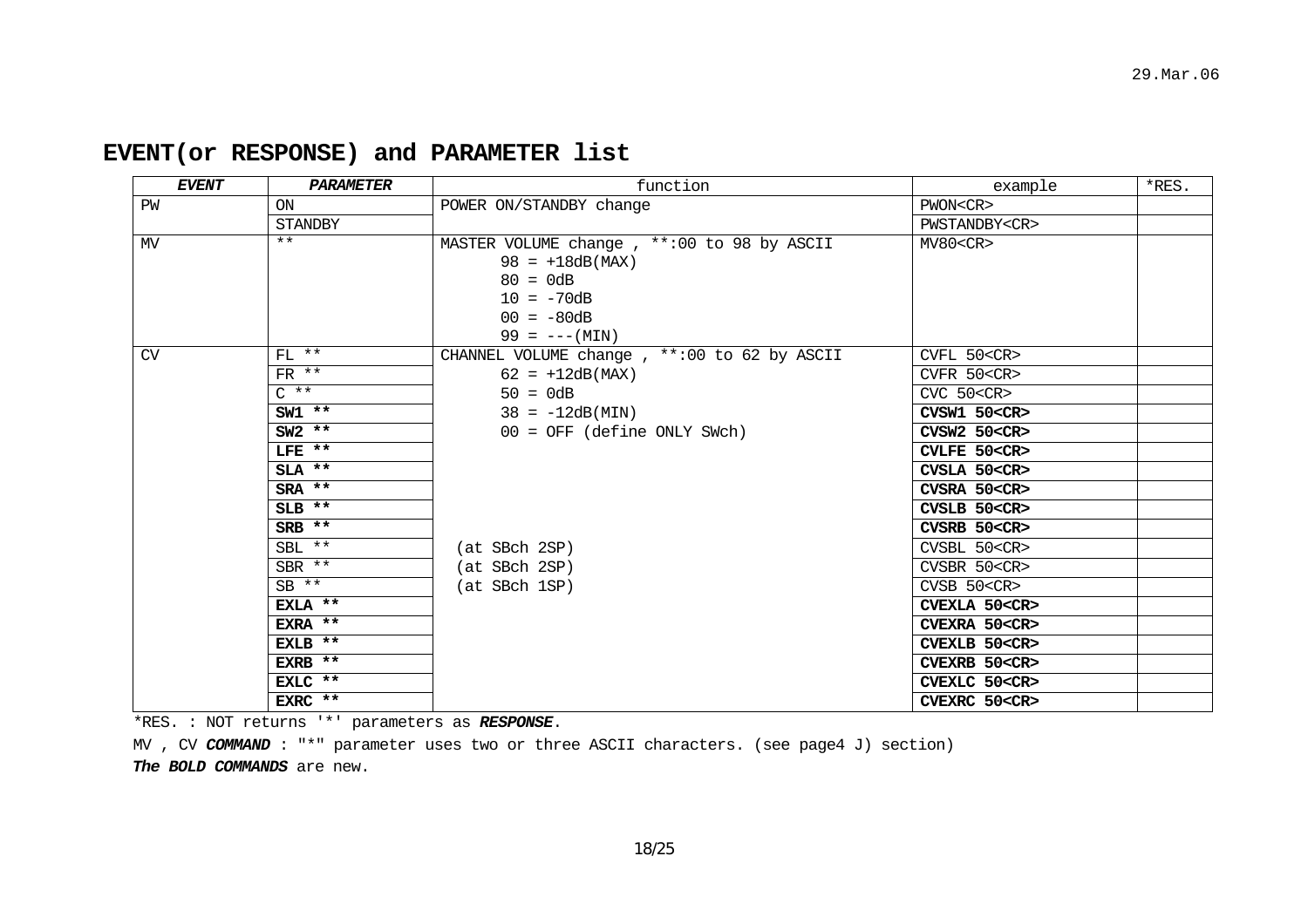| <b>EVENT</b> | <b>PARAMETER</b> | function                  | example              | *RES. |
|--------------|------------------|---------------------------|----------------------|-------|
| MU           | <b>ON</b>        | OUTPUT MUTE ON/OFF change | MUON <cr></cr>       |       |
|              | OFF              |                           | MUOFF <cr></cr>      |       |
| SI           | PHONO            | INPUT source change       | SIPHONO <cr></cr>    |       |
|              | CD               |                           | SICD <cr></cr>       |       |
|              | <b>TUNER</b>     |                           | SITUNER <cr></cr>    |       |
|              | <b>DVD</b>       |                           | SIDVD <cr></cr>      |       |
|              | <b>VDP</b>       |                           | SIVDP <cr></cr>      |       |
|              | TV               |                           | SITV <cr></cr>       |       |
|              | <b>DBS</b>       |                           | SIDBS <cr></cr>      |       |
|              | $VCR-1$          |                           | SIVCR-1 <cr></cr>    |       |
|              | $VCR-2$          |                           | $SIVCR-2 < CR$       |       |
|              | $VCR-3$          |                           | SIVCR-3 <cr></cr>    |       |
|              | $VCR-4$          |                           | $SIVCR-4 < CR$       |       |
|              | V.AUX            |                           | SIV.AUX <cr></cr>    |       |
|              | CDR/TAPE         |                           | SICDR/TAPE <cr></cr> |       |
|              | <b>DTU</b>       |                           | SIDTU <cr></cr>      |       |
| SV           | <b>DVD</b>       | VIDEO INPUT source change | SVDVD <cr></cr>      |       |
|              | <b>VDP</b>       |                           | SVVDP <cr></cr>      |       |
|              | TV               |                           | SVTV <cr></cr>       |       |
|              | <b>DBS</b>       |                           | SVDBS <cr></cr>      |       |
|              | $VCR-1$          |                           | $SVVCR-1 < CR$       |       |
|              | $VCR-2$          |                           | $SVVCR-2 < CR$       |       |
|              | $VCR-3$          |                           | $SVVCR-3 < CR$       |       |
|              | $VCR-4$          |                           | SVVCR-4 <cr></cr>    |       |
|              | V.AUX            |                           | SVV.AUX <cr></cr>    |       |
|              | <b>SOURCE</b>    | VIDEO SELECT mode cancel  | SVSOURCE <cr></cr>   |       |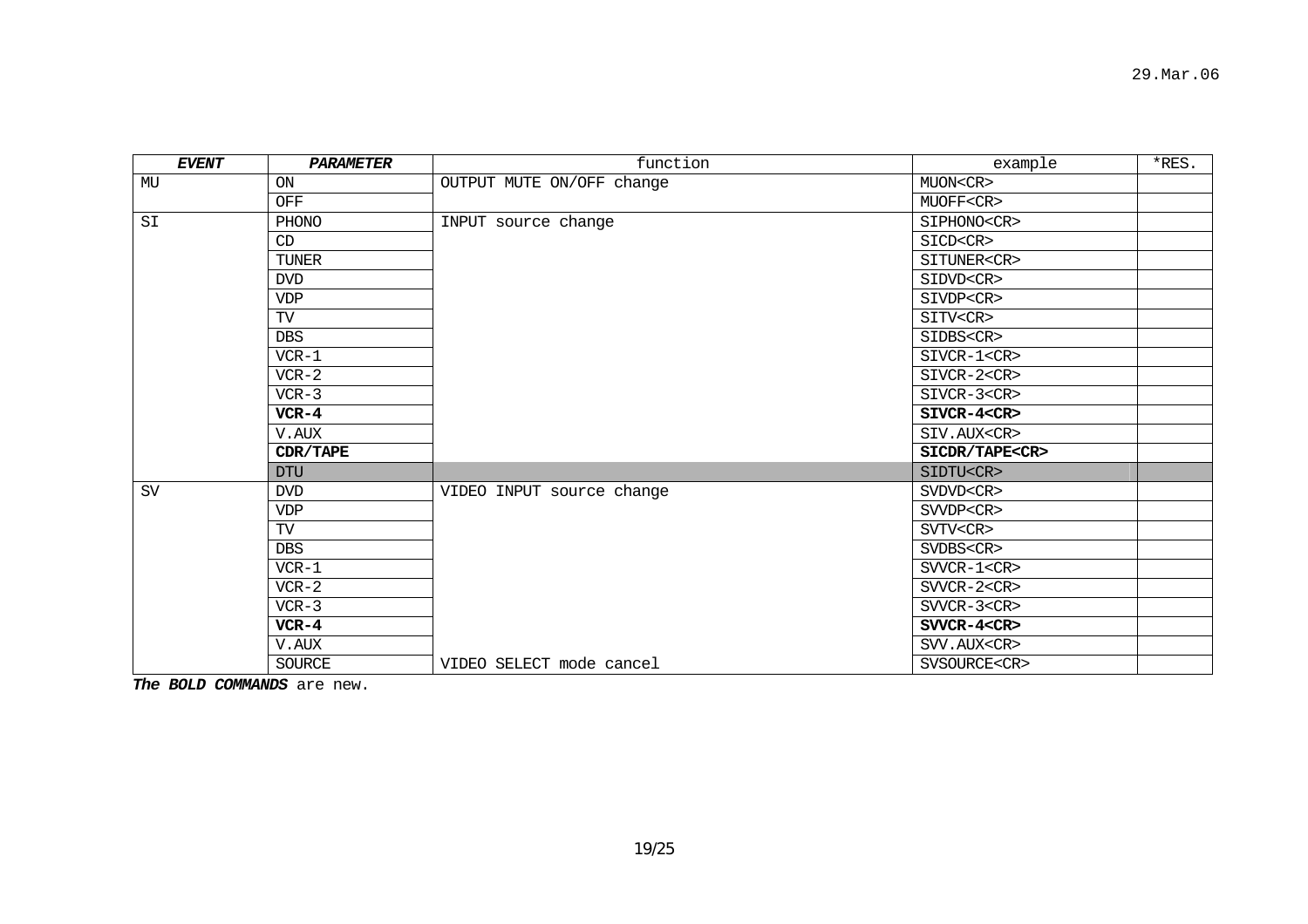| <b>EVENT</b> | PARAMETER         | function             | example                                                              | $*$ RES. |
|--------------|-------------------|----------------------|----------------------------------------------------------------------|----------|
| MS           | <b>DIRECT</b>     | SURROUND mode change | MSDIRECT <cr></cr>                                                   |          |
|              | PURE DIRECT       |                      | MSPURE DIRECT <cr></cr>                                              |          |
|              | STEREO            |                      | MSSTEREO <cr></cr>                                                   |          |
|              | MULTI CH IN       |                      | MSMULTI CH IN <cr></cr>                                              |          |
|              | MULTI CH IN       |                      | MSM CH IN+PL2X C <cr></cr>                                           |          |
|              | +PL2x CINEMA      |                      |                                                                      |          |
|              | MULTI CH IN       |                      | MSM CH IN+PL2X M <cr></cr>                                           |          |
|              | +PL2x MUSIC       |                      |                                                                      |          |
|              | MULTI CH DIRECT   |                      | MSMULTI CH DIRECT <cr></cr>                                          |          |
|              | MULTI CH DIRECT   |                      | MSM CH DRCT+PL2X C <cr></cr>                                         |          |
|              | +PL2x CINEMA      |                      |                                                                      |          |
|              | MULTI CH DIRECT   |                      | MSM CH DRCT+PL2X M <cr></cr>                                         |          |
|              | +PL2x MUSIC       |                      |                                                                      |          |
|              | MULTI CH PURE D   |                      | MSMULTI CH PURE D <cr></cr>                                          |          |
|              | MULTI CH PURE D   |                      | $\,$ MSM CH PURE D+PL2X C <cr> <math display="inline">\,</math></cr> |          |
|              | +PL2x CINEMA      |                      |                                                                      |          |
|              | MULTI CH PURE D   |                      | MSM CH PURE D+PL2X M <cr></cr>                                       |          |
|              | +PL2x MUSIC       |                      |                                                                      |          |
|              | DOLBY PRO LOGIC   |                      | MSDOLBY PRO LOGIC <cr></cr>                                          |          |
|              | DOLBY PL2 CINEMA  |                      | MSDOLBY PL2 C <cr></cr>                                              |          |
|              | DOLBY PL2 MUSIC   |                      | MSDOLBY PL2 M <cr></cr>                                              |          |
|              | DOLBY PL2 GAME    |                      | MSDOLBY PL2 G <cr></cr>                                              |          |
|              | DOLBY PL2x CINEMA |                      | MSDOLBY PL2X C <cr></cr>                                             |          |
|              | DOLBY PL2x MUSIC  |                      | MSDOLBY PL2X M <cr></cr>                                             |          |
|              | DOLBY PL2x GAME   |                      | MSDOLBY PL2X G <cr></cr>                                             |          |
|              | DOLBY DIGITAL     |                      | MSDOLBY DIGITAL <cr></cr>                                            |          |
|              | DOLBY D EX        |                      | MSDOLBY D EX <cr></cr>                                               |          |
|              | DOLBY D           |                      | MSDOLBY D+PL2X C <cr></cr>                                           |          |
|              | +PL2x CINEMA      |                      |                                                                      |          |
|              | DOLBY D           |                      | MSDOLBY D+PL2X M <cr></cr>                                           |          |
|              | +PL2x MUSIC       |                      |                                                                      |          |
|              | DTS NEO:6 CINEMA  |                      | MSDTS NEO:6 C <cr></cr>                                              |          |
|              | DTS NEO:6 MUSIC   |                      | MSDTS NEO:6 M <cr></cr>                                              |          |
|              | DTS SURROUND      |                      | MSDTS SURROUND <cr></cr>                                             |          |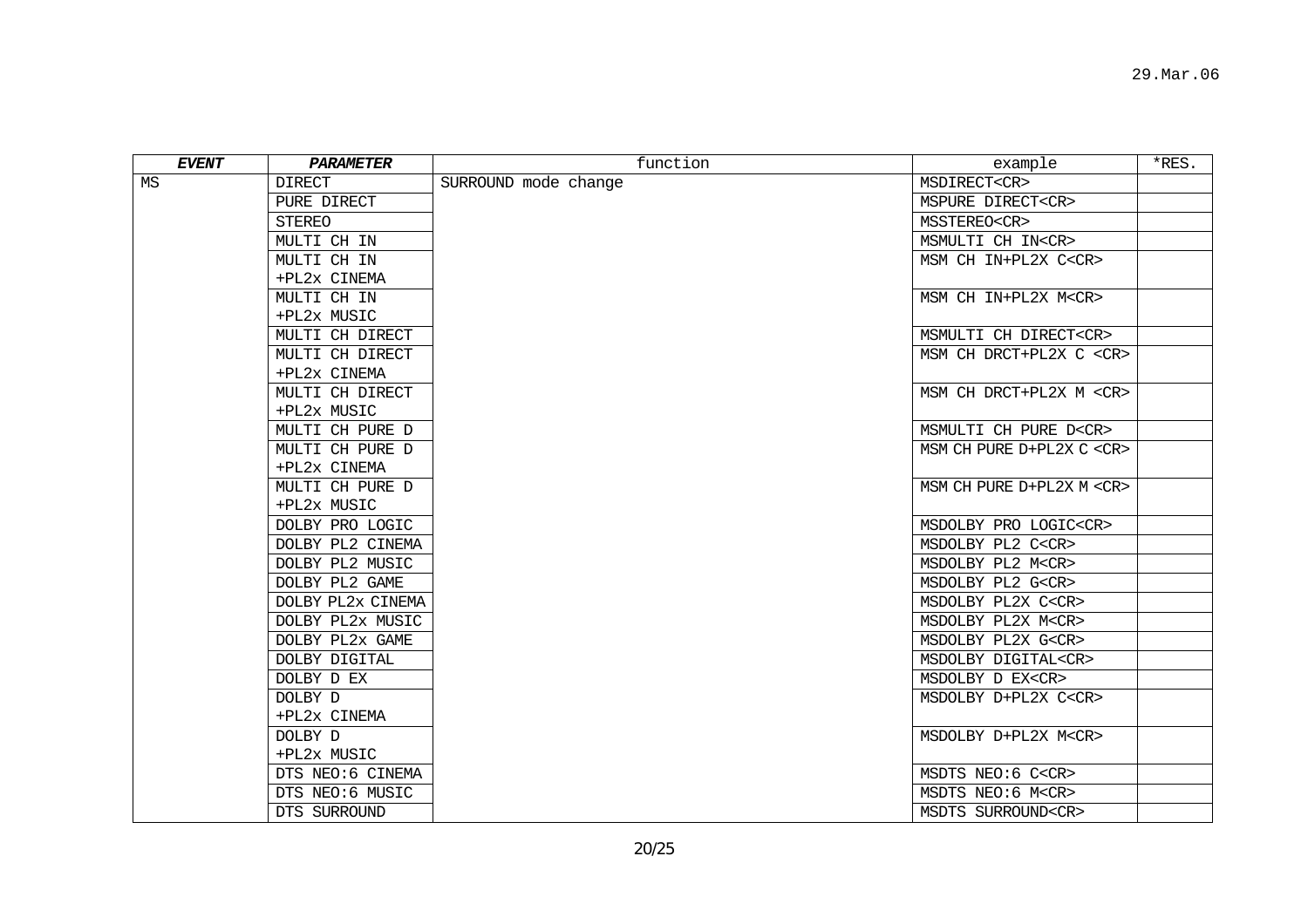| <b>EVENT</b> | PARAMETER         | function                | example                     | *RES. |
|--------------|-------------------|-------------------------|-----------------------------|-------|
| MS           | DTS ES DSCRT6.1   |                         | MSDTS ES DSCRT6.1 <cr></cr> |       |
|              | DTS ES MTRX6.1    |                         | MSDTS ES MTRX6.1 <cr></cr>  |       |
|              | DTS+PL2x CINEMA   |                         | MSDTS+PL2X C <cr></cr>      |       |
|              | DTS+PL2x MUSIC    |                         | MSDTS+PL2X M <cr></cr>      |       |
|              | DOLBY H/P         |                         | MSDOLBY H/P <cr></cr>       |       |
|              | DTS+DOLBY H/P     |                         | MSDTS+DOLBY H/P <cr></cr>   |       |
|              | PL2x C+THX        |                         | MSPL2X C+THX                |       |
|              | PL2 C+THX         |                         | MSPL2 C+THX                 |       |
|              | $PL+THX$          |                         | MSPL+THX                    |       |
|              | NEO: 6 C+THX      |                         | MSNEO: 6 C+THX              |       |
|              | THX5.1            |                         | MSTHX5.1 <cr></cr>          |       |
|              | THX U2 CINEMA     |                         | MSTHX U2 CINEMA <cr></cr>   |       |
|              | THX MUSIC MODE    |                         | MSTHX MUSIC MODE <cr></cr>  |       |
|              | THX GAMES MODE    |                         | MSTHX GAMES MODE <cr></cr>  |       |
|              | THX6.1            |                         | MSTHX6.1 <cr></cr>          |       |
|              | THX SURROUND EX   |                         | MSTHX SURROUND EX <cr></cr> |       |
|              | WIDE SCREEN       |                         | MSWIDE SCREEN <cr></cr>     |       |
|              | 5CH STEREO        |                         | MS5CH STEREO <cr></cr>      |       |
|              | 7CH STEREO        |                         | MS7CH STEREO <cr></cr>      |       |
|              | <b>9CH STEREO</b> |                         | MS9CH STEREO <cr></cr>      |       |
|              | SUPER STADIUM     |                         | MSSUPER STADIUM <cr></cr>   |       |
|              | ROCK ARENA        |                         | MSROCK ARENA <cr></cr>      |       |
|              | <b>JAZZ CLUB</b>  |                         | MSJAZZ CLUB <cr></cr>       |       |
|              | CLASSIC CONCERT   |                         | MSCLASSIC CONCERT <cr></cr> |       |
|              | MONO MOVIE        |                         | MSMONO MOVIE <cr></cr>      |       |
|              | MATRIX            |                         | MSMATRIX <cr></cr>          |       |
|              | VIDEO GAME        |                         | MSVIDEO GAME <cr></cr>      |       |
|              | MPEG2 AAC         | ---Invalid at AVR model | MSMPEG2 AAC <cr></cr>       |       |
|              | AAC+DOLBY EX      | ---Invalid at AVR model | MSAAC+DOLBY EX <cr></cr>    |       |
|              | AAC+PL2x CINEMA   | ---Invalid at AVR model | MSAAC+PL2X C <cr></cr>      |       |
|              | AAC+PL2x MUSIC    | ---Invalid at AVR model | MSAAC+PL2X M <cr></cr>      |       |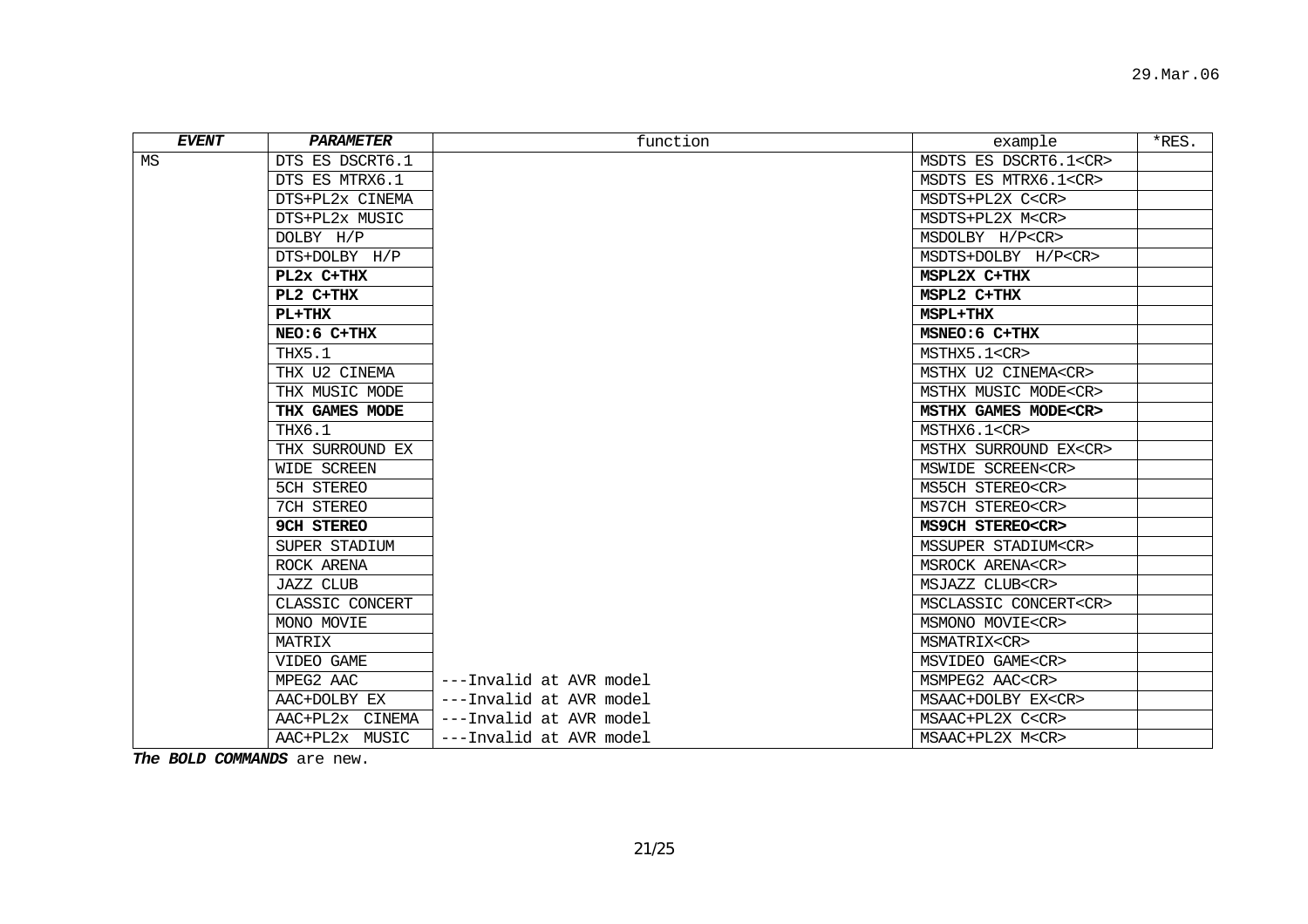| <b>EVENT</b> | PARAMETER                   | function                                     | example                       | *RES.   |
|--------------|-----------------------------|----------------------------------------------|-------------------------------|---------|
| PS           | USER1                       |                                              | Z2MSUSER1 <cr></cr>           |         |
|              | USER2                       |                                              | Z2MSUSER2 <cr></cr>           |         |
|              | USER3                       |                                              | Z2MSUSER3 <cr></cr>           |         |
|              | ROOM EQ:AUDYSSEY            | ROOM EQ mode direct change                   | PSROOM EQ: AUDYSSEY <cr></cr> |         |
|              | ROOM EO: FRONT              |                                              | PSROOM EQ: FRONT <cr></cr>    |         |
|              | ROOM EQ: FLAT               |                                              | PSROOM EQ: FLAT <cr></cr>     |         |
|              | ROOM EQ: MANUAL             |                                              | PSROOM EO: MANUAL <cr></cr>   |         |
|              | ROOM EQ:OFF                 |                                              | PSROOM EQ:OFF <cr></cr>       |         |
|              | DELAY UP                    | AUDIO DELAY change, ***: 000 to 999 by ASCII | <b>PSDELAY UP<cr></cr></b>    |         |
|              | DELAY DOWN                  | $---AVR5805$ 200=200ms MAX                   | PSDELAY DOWN <cr></cr>        |         |
|              | DELAY ***                   | $100 = 100$ ms, $000 = 0$ ms                 | PSDELAY 200 <cr></cr>         |         |
| TF           | ****** $(6 \text{ digits})$ | TUNER Frequency change                       | TF105000 <cr></cr>            |         |
|              |                             | --- ****.** kHz at AM band                   | $(1050.00kHz$ at AM)          |         |
|              |                             | ****.** MHz at FM band                       |                               |         |
| TP           | **(PRESET No.)              | TUNER PRESET change to No.**                 | TPA1 <cr></cr>                |         |
|              |                             |                                              | (PRESET No."A1")              |         |
| TM           |                             | TUNER BAND, MODE change                      |                               |         |
|              | AM                          | ---Band set to AM                            | TMAM <cr></cr>                |         |
|              | FM                          | ---Band set to FM                            | TMFM <cr></cr>                |         |
|              | AUTO                        | ---Tuning mode set to AUTO mode              | TMAUTO <cr></cr>              | $\star$ |
|              | MANUAL                      | ---Tuning mode set to MANUAL mode            | TMMANUAL <cr></cr>            | $\star$ |

\*RES. : NOT returns '\*' parameters as *RESPONSE*.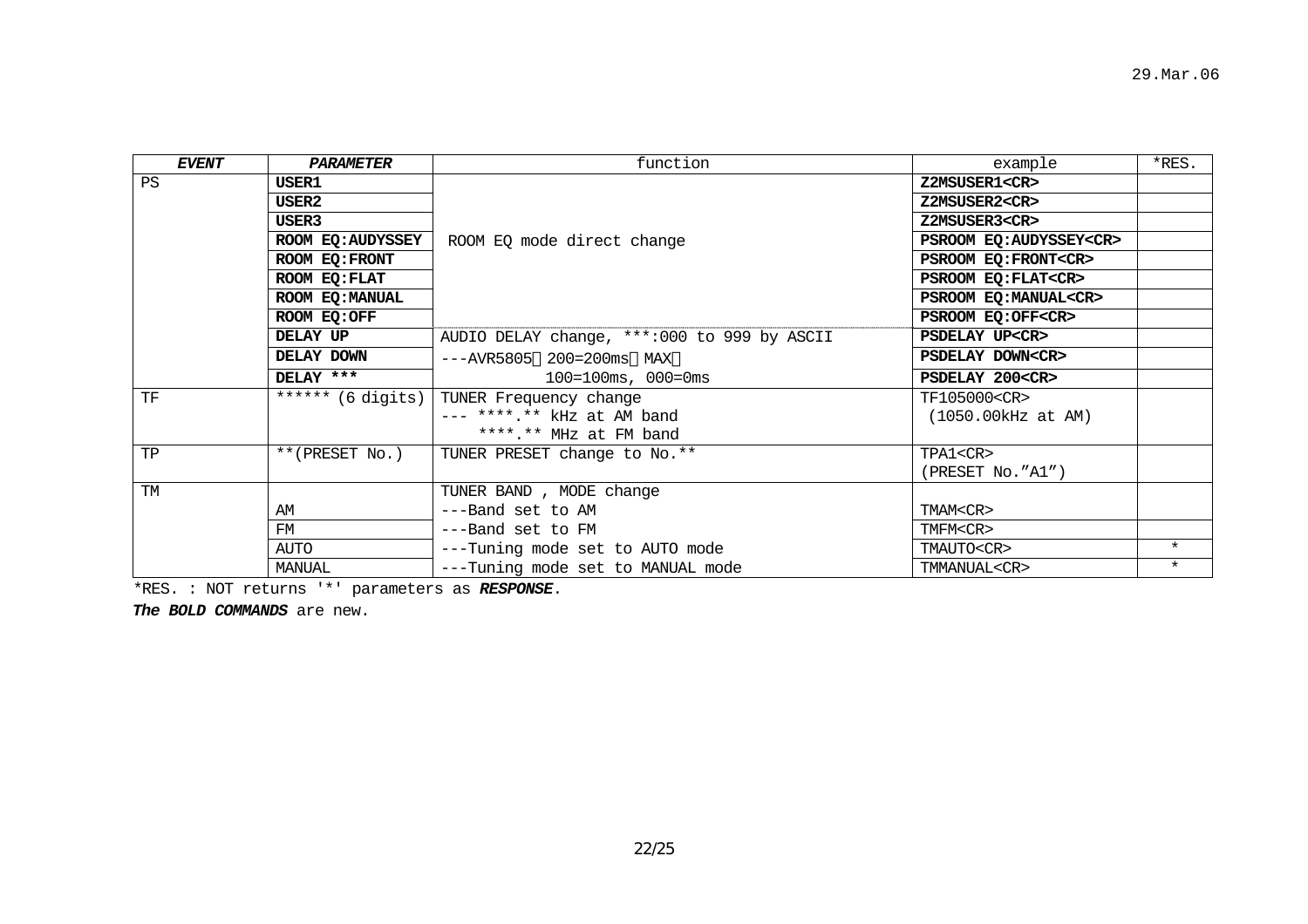| <b>EVENT</b>   | PARAMETER  | function                                          | example               | $*$ RES. |
|----------------|------------|---------------------------------------------------|-----------------------|----------|
| Z2CV           | $FL$ **    | MULTI ZONE-2 CHANNEL VOLUME change,               | Z2CVFL UP <cr></cr>   |          |
|                | $FR$ **    | **:00,38 to 62 by ASCII                           | Z2CVFL DOWN <cr></cr> |          |
|                | $C$ **     | $62 = +12dB(MAX)$                                 | Z2CVFL 50 <cr></cr>   |          |
|                | $SW$ **    | $50 = 0dB$                                        | Z2CVFR UP <cr></cr>   |          |
|                | $SL$ **    | $38 = -12dB(MIN)$                                 | Z2CVFR DOWN <cr></cr> |          |
|                | $SR$ **    | $00 = OFF$ (define ONLY SWch)                     | Z2CVFR 50 <cr></cr>   |          |
|                | $SBL$ **   | (at SBch 2SP)                                     | Z2CVC UP <cr></cr>    |          |
|                | $SBR$ **   | (at SBch 2SP)                                     | Z2CVC DOWN <cr></cr>  |          |
|                | $SB$ **    | (at SBch 1SP)                                     | $Z2CVC$ 50 $<$ CR $>$ |          |
| Z <sub>2</sub> | PHONO      | MULTI ZONE-2 source change                        | Z2PHONO <cr></cr>     |          |
|                |            | ---The name of PARAMETER is                       |                       |          |
|                | CDR/TAPE   | the same as that of the time of SI COMMAND.       | Z2CDR/TAPE <cr></cr>  |          |
|                | SOURCE     | MULTI ZONE-2 mode cancel                          | Z2SOURCE <cr></cr>    |          |
|                | $***$      | MULTI ZONE-2 VOLUME change, **: 00 to 99 by ASCII | Z280 <cr></cr>        |          |
|                |            | $98 = +18dB(MAX)$                                 |                       |          |
|                |            | $80 = 0dB$                                        |                       |          |
|                |            | $00 = -80dB$                                      |                       |          |
|                |            | $99 = --- (MIN)$                                  |                       |          |
|                | ON         | MULTI ZONE-2 ON/OFF change                        | Z2ON <cr></cr>        |          |
|                | OFF        |                                                   | Z2OFF <cr></cr>       |          |
| Z2MU           | ON         | ZONE2 OUTPUT MUTE ON/OFF change                   | Z2MUON <cr></cr>      |          |
|                | <b>OFF</b> |                                                   | Z2MUOFF <cr></cr>     |          |
| Z2SV           | <b>DVD</b> | ZONE2 VIDEO SELECT mode set, and select source    | Z2SVDVD <cr></cr>     |          |
|                | <b>VDP</b> |                                                   | Z2SVVDP <cr></cr>     |          |
|                | TV         |                                                   | Z2SVTV <cr></cr>      |          |
|                | <b>DBS</b> |                                                   | Z2SVDBS <cr></cr>     |          |
|                | $VCR-1$    |                                                   | Z2SVVCR-1 <cr></cr>   |          |
|                | $VCR-2$    |                                                   | Z2SVVCR-2 <cr></cr>   |          |
|                | $VCR-3$    |                                                   | Z2SVVCR-3 <cr></cr>   |          |
|                | $VCR-4$    |                                                   | Z2SVVCR-4 <cr></cr>   |          |

The PARAMETER of Z2, Z2CV EVENT : Uses two or three ASCII characters. (see page4 J) section)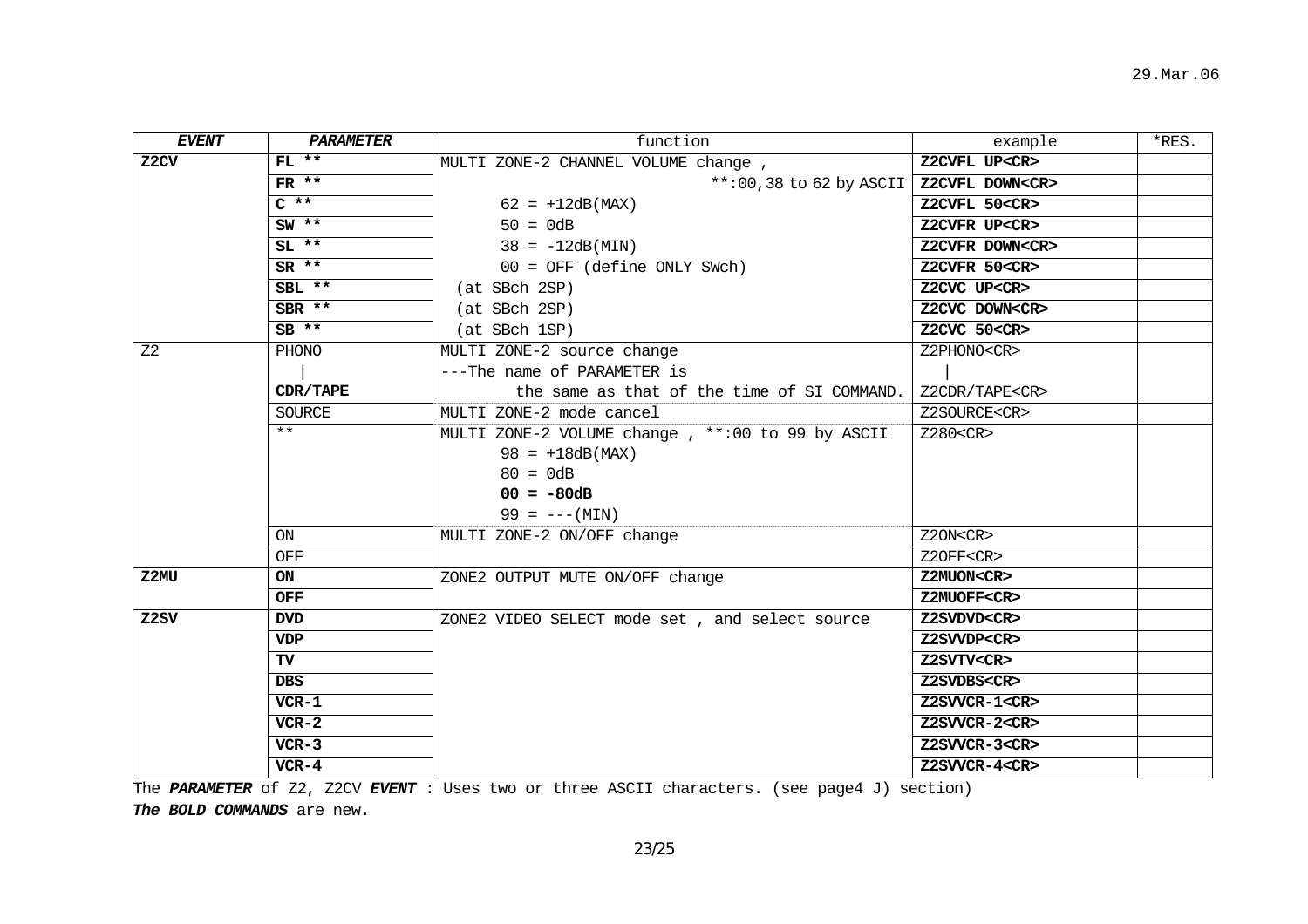| EVENT | PARAMETER         | function                       | example                       | $*$ RES. |
|-------|-------------------|--------------------------------|-------------------------------|----------|
| Z2SV  | <b>V.AUX</b>      |                                | Z2SVV.AUX <cr></cr>           |          |
|       | <b>SOURCE</b>     | ZONE2 VIDEO SELECT mode cancel | Z2SVSOURCE <cr></cr>          |          |
| Z2MS  | <b>STEREO</b>     | ZONE2 SURROUND mode change     | Z2MSSTEREO <cr></cr>          |          |
|       | DOLBY PRO LOGIC   |                                | MSDOLBY PRO LOGIC <cr></cr>   |          |
|       | DOLBY PL2 CINEMA  |                                | MSDOLBY PL2 C <cr></cr>       |          |
|       | DOLBY PL2 MUSIC   |                                | MSDOLBY PL2 M <cr></cr>       |          |
|       | DOLBY PL2 GAME    |                                | MSDOLBY PL2 G <cr></cr>       |          |
|       | DOLBY PL2x CINEMA |                                | MSDOLBY PL2X C <cr></cr>      |          |
|       | DOLBY PL2x MUSIC  |                                | MSDOLBY PL2X M <cr></cr>      |          |
|       | DOLBY PL2x GAME   |                                | MSDOLBY PL2X G <cr></cr>      |          |
|       | DOLBY DIGITAL     |                                | Z2MSDOLBY DIGITAL <cr></cr>   |          |
|       | DOLBY D EX        |                                | Z2MSDOLBY D EX <cr></cr>      |          |
|       | DTS NEO:6         |                                | Z2MSDTS NEO:6 <cr></cr>       |          |
|       | DTS SURROUND      |                                | Z2MSDTS SURROUND <cr></cr>    |          |
|       | DTS ES DSCRT6.1   |                                | Z2MSDTS ES DSCRT6.1 <cr></cr> |          |
|       | DTS ES MTRX6.1    |                                | Z2MSDTS ES MTRX6.1 <cr></cr>  |          |
|       | WIDE SCREEN       |                                | Z2MSWIDE SCREEN <cr></cr>     |          |
|       | <b>5CH STEREO</b> |                                | Z2MS5CH STEREO <cr></cr>      |          |
|       | 7CH STEREO        |                                | Z2MS7CH STEREO <cr></cr>      |          |
|       | SUPER STADIUM     |                                | Z2MSSUPER STADIUM <cr></cr>   |          |
|       | ROCK ARENA        |                                | Z2MSROCK ARENA <cr></cr>      |          |
|       | <b>JAZZ CLUB</b>  |                                | Z2MSJAZZ CLUB <cr></cr>       |          |
|       | CLASSIC CONCERT   |                                | Z2MSCLASSIC CONCERT <cr></cr> |          |
|       | MONO MOVIE        |                                | Z2MSMONO MOVIE <cr></cr>      |          |
|       | <b>MATRIX</b>     |                                | Z2MSMATRIX <cr></cr>          |          |
|       | VIDEO GAME        |                                | Z2MSVIDEO GAME <cr></cr>      |          |
|       | <b>VIRTUAL</b>    |                                | Z2MSVIRTUAL <cr></cr>         |          |
|       | USER1             |                                | Z2MSUSER1 <cr></cr>           |          |
|       | USER <sub>2</sub> |                                | Z2MSUSER2 <cr></cr>           |          |
|       | USER3             |                                | Z2MSUSER3 <cr></cr>           |          |